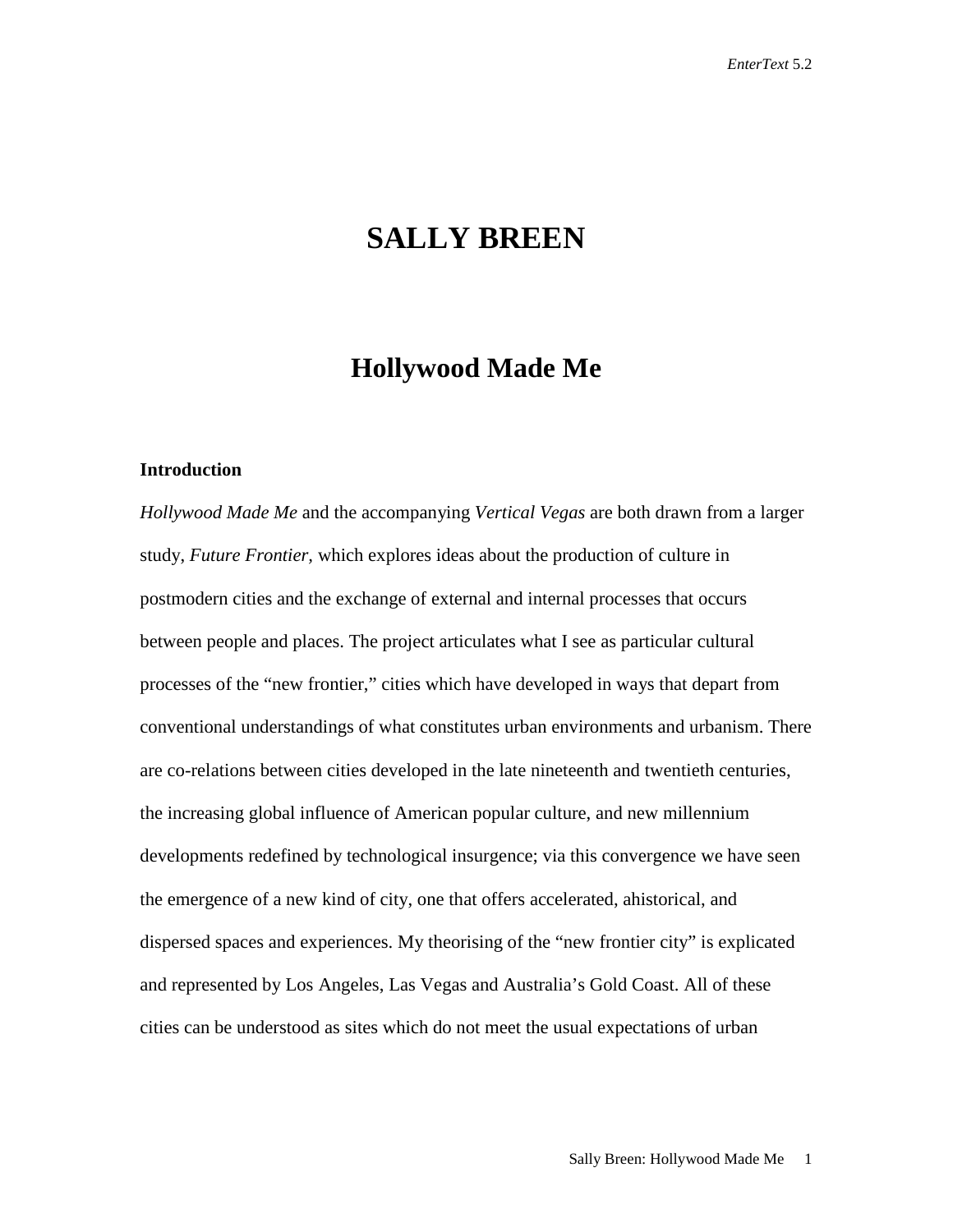formations and cultural practices and as sites marked more by impermanence than continuities.

The relationship between urban formations and postmodern cultural signification is mimicked by my texts. Associations are developed whereby key characteristics of the new frontier city, such as spectacle, subterfuge, simulation and speculation, are manifested by my thematic and stylistic approaches. The work examines the collapse of distinction between the "real" (traditionally represented by the city and urban formations) and the hyperreal (presented by fictionality). I see and position the cities of Los Angeles, Las Vegas and the Gold Coast as texts—as new frontier cities where the language of signs, simulation and consumption permeates the cultural and urban fabric in intriguing ways.

I argue for the new frontier city as a site rich in narrative potential. I critique readings that privilege eurocentric, modernist notions of high cultural values and cosmopolitanism which continue to exclude the new frontier from "serious" cultural status. While the texts are influenced by and contribute to understandings in the realm of urban policy and analysis, each ultimately functions as a treatise on how the writer can merge both fictional and non-fictional perspectives to construct meaning and narrative in the seemingly random and impenetrable urban landscapes of the new frontier.

Fig. 1 Australia's Gold Coast: Skyline (Gold Coast City Council)

Fig. 3 Australia's Gold Coast: Aerial View (Gold Coast City Council)

Fig. 4 Australia's Gold Coast: Dusk (Gold Coast City Council)

Fig. 2 Australia's Gold Coast: Q1, the tallest residential tower in the southern hemisphere (Sunland Development)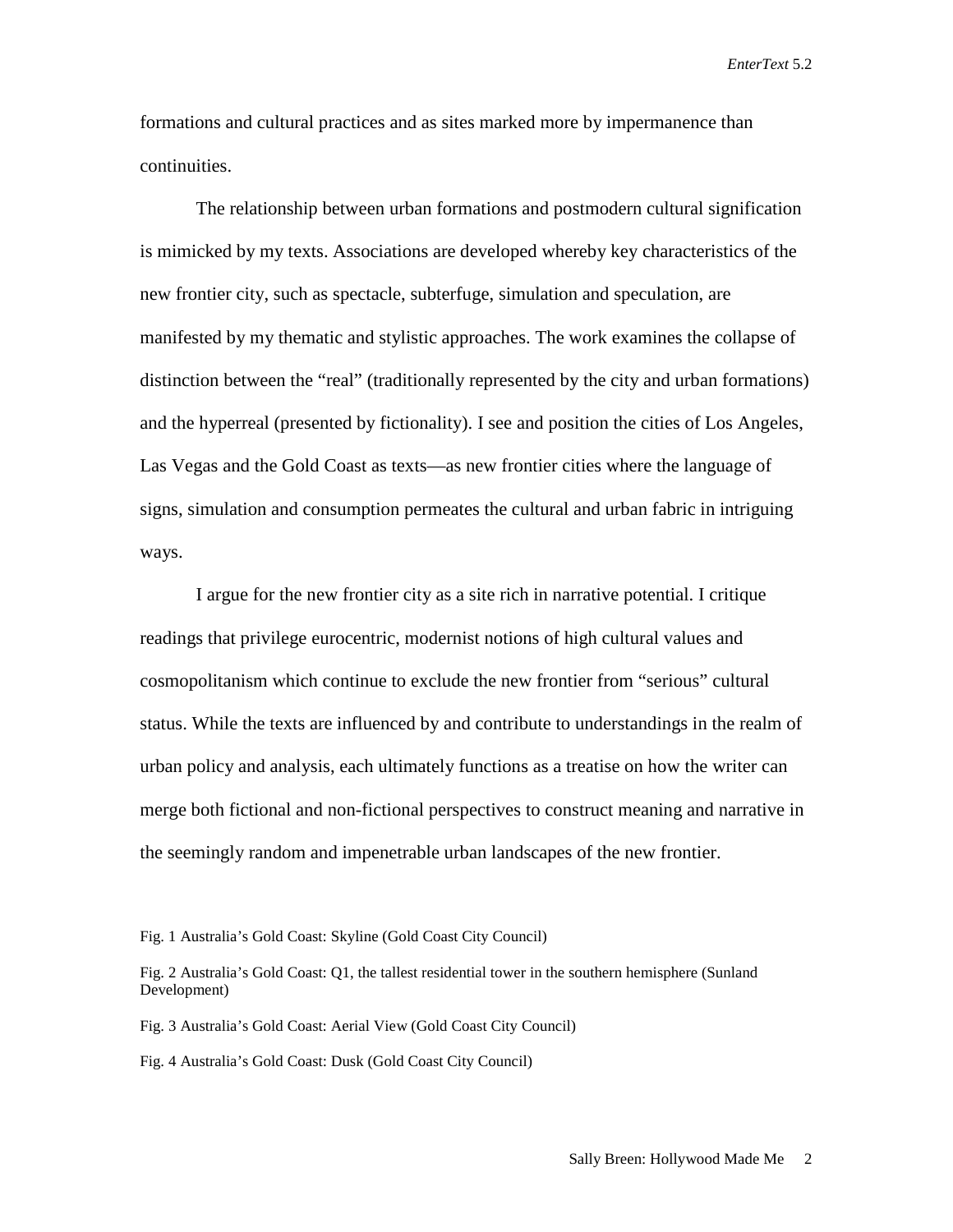#### **\*\*\*\*\***

**Gittes** There's going to be some irate citizens when they find out they're paying for water they're not getting. **Cross** That's all taken care of. You see, Mr Gittes, either you bring the water to L.A.—or you bring L.A. to the water. **Gittes** How do you do that? **Cross** Just incorporate the Valley into the city so the water goes to L.A. after all. It's that simple. **Gittes** *(nods, then)* How much are you worth? **Cross** *(shrugs, then)* I have no idea. How much do you want? **Gittes** I want to know what you are worth—over ten million? **Cross** Oh, my, yes. **Gittes** Then why are you doing it? How much better can you eat? What can you buy that you can't already afford? **Cross** *(a long moment, then)* The future, Mr Gittes—the future.<sup>[1](#page-22-0)</sup>

On a Sunset Boulevard overpass Jake Gittes gazes down at what's left of the Los Angeles Riverbed below. "Sun glazes off its ugly concrete banks. Where the banks are earthen, they are parched and choked with weeds."<sup>[2](#page-22-1)</sup> This is a town where a man can drown in a riverbed in the middle of a drought and no one is supposed to figure it out. Just another riddle in the city, a riddle without a client. But Jake Gittes is not Jake Gittes, he's Jack Nicholson and this is not L.A. but *Chinatown*, a screenplay by Robert Towne.

This is a fiction. Scene 99. This is a story, a film noir drama about water and Los Angeles, but it is also part fact, part mocumentary and part historical excursion. Jake Gittes never actually happened, his nose was never sliced open for its flagrant curiosity, but the water did happen; the diversions, the run offs and the theft. Los Angeles did steal its own water. However, it is the first "fictitious" incident, Jake Gittes and his nose, that leads us to the water, brings us to the moment where we reflect on the possible reality and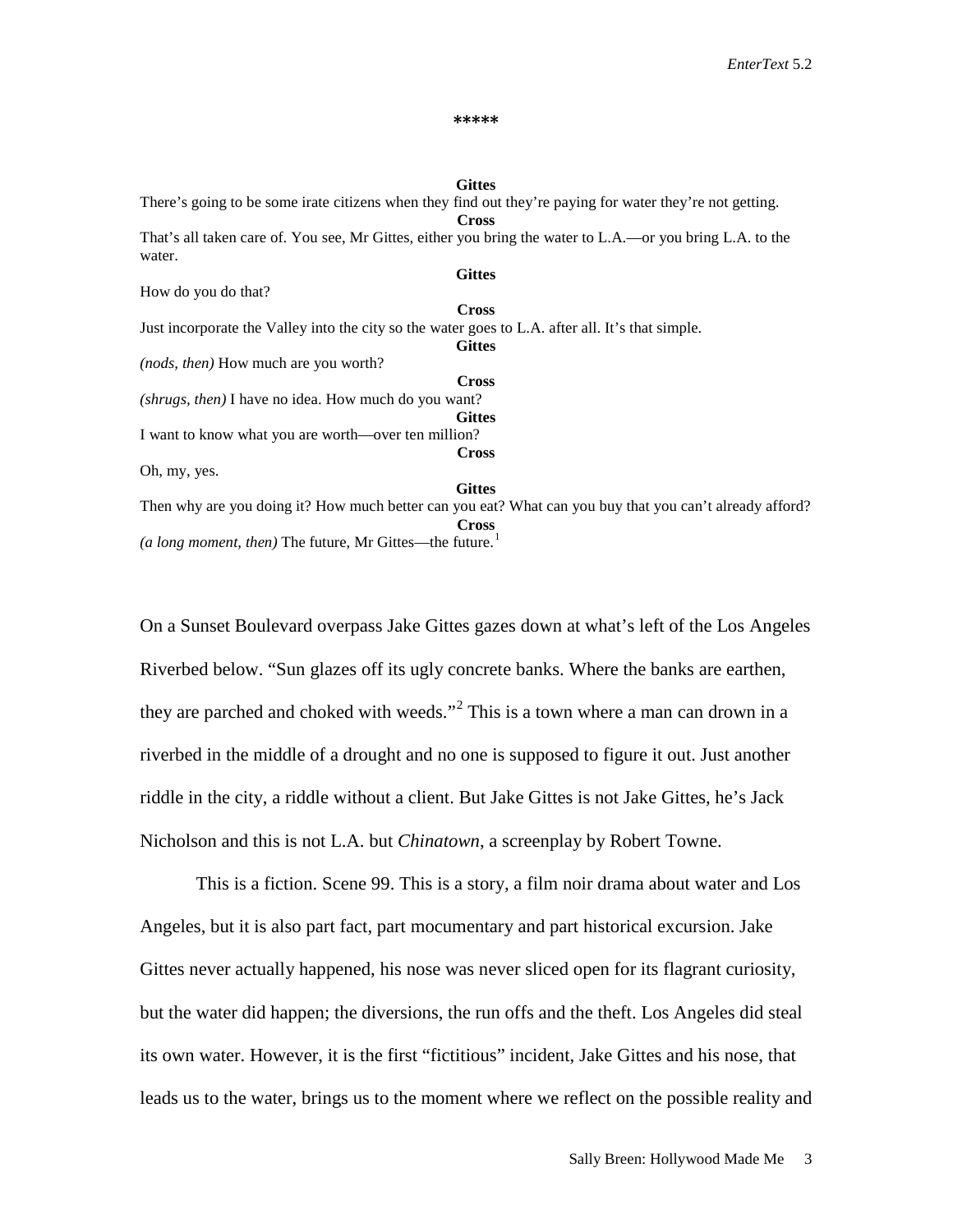consequence of Los Angeles' otherwise erasable development. It is the film and not the corrupt events themselves that are visible. We arrive at this recognition via fiction. Robert Towne, the storyteller, navigates the public consciousness through the parched riverbed of Los Angeles history, aware that the history of this celluloid city, that histories in general, have always only been a series of fictions. And so in *Chinatown* we arrive at the point of intersection, where all Los Angeles' stories meet on pages and screens.

Los Angeles is one of the world's most mythologised cities but unlike other fabled metropolises, such as Paris, Rome or Jerusalem, its infamy is apolitical and agnostic. It has achieved unquestionable cross-cultural standing with an almost paradoxical lack of historical or religious subtext. L.A. has not been "created" so much from evolutionary or historical moments as through the poetic invention and supplication of words and images. It has been founded and sold on the promise, rather than the declaration, of meaning. This contextual ambiguity produces and infuses the city's textual and filmic representations. The literature of Los Angeles is loaded with images appropriated, derivative and iconic—because LA is a borrowed, temporary landscape where the filmic vision of the city overwrites and/or underwrites every other representation of it. This self-referential tension is captured beautifully by the collaboration of auteurs, Robert Towne and Roman Polanski, in *Chinatown*.

In Towne's screenplay, Chinatown is manipulated as a site of extrinsic danger. As a distant metaphor for trouble it has strong dramatic effect and plays on the notions of organised crime that its municipal visibility invites and creates. It is the recurrent presence of this site for the character of Gittes that means we are invited to imagine, again and again, the "infamous" district and his place in it. And just like Gittes, the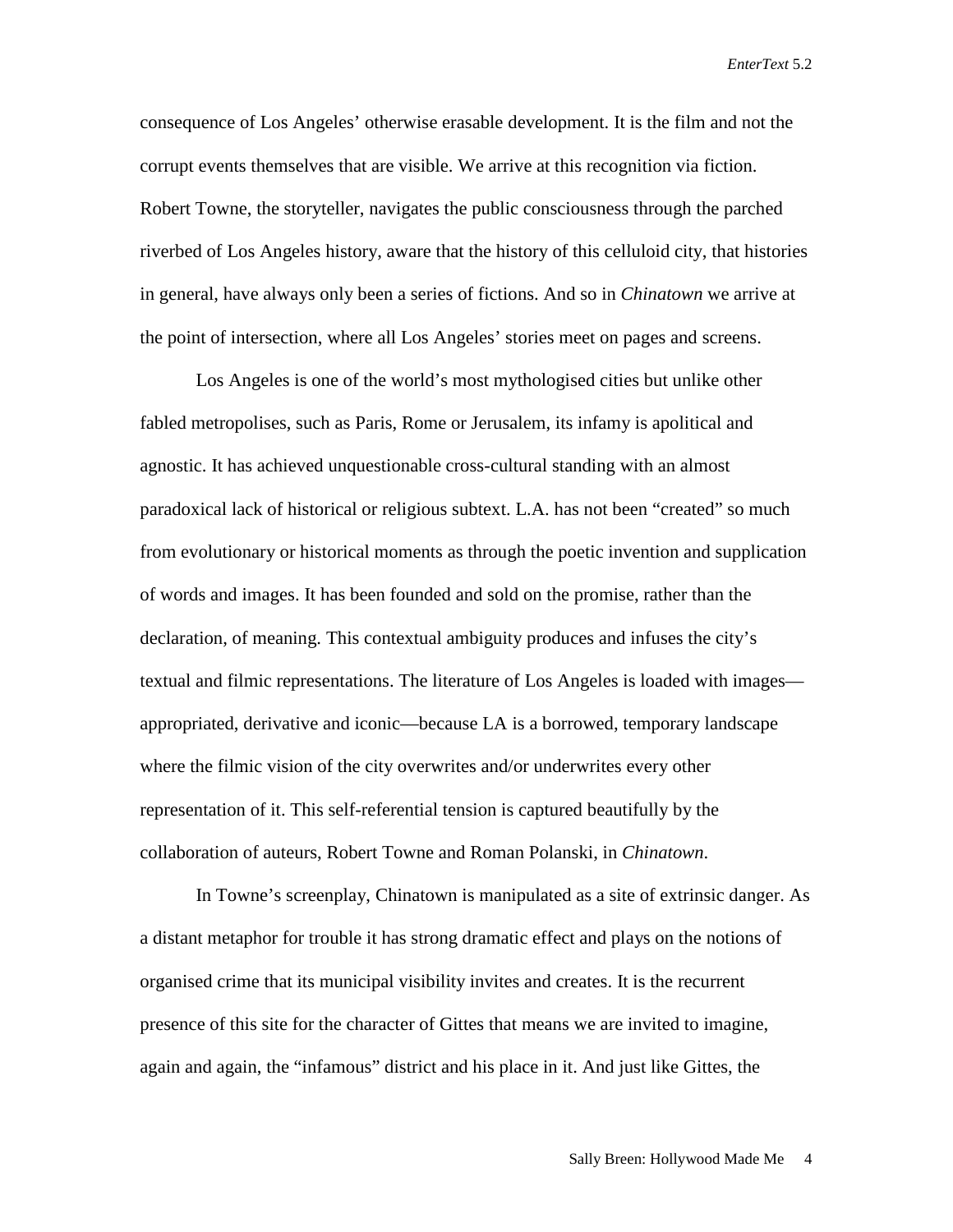consistent contemplation of Chinatown acts as our primary diversion, a process that mimics contemplation of the city itself. What we expect is not what we receive.

The corruption witnessed in the film is not a virus spreading from Chinatown to the rest of L.A. but is a defect already present in the business, corporate and official veins of the whole city. Polanski and Towne show us that the safety Gittes covets is not necessarily geographical and that his immunity to public conspiracies is not granted. Gittes has removed himself from the red light district, from the police force, from Chinatown but he can't escape the fallout of civic corruption. Now he can feel the danger but he can't see it. Gittes' failure to clarify and recognise in time the series of masked manoeuvres occurring around him results in narrative tragedy: a pattern of failed comprehension he inadvertently repeats.

Misunderstanding is at the heart of *Chinatown*, lurking even in the apparently innocuous phrases…. [Gittes'] inability to perform these traditional detective functions of clarification and explanation allows Chinatown to preserve its mystery.<sup>[3](#page-22-2)</sup>

By deliberately focusing on a process of concealment, Towne and Polanski not only subvert the assumptions of noir cinema, they effectively interpret a period of Los Angeles' ambiguous past. Like their detective, this city does not adhere to convention. Like Jake, it is in rebellion against its past and therefore the representation of it is saturated by a series of perplexing illusions and tricks. The absence of history is the mystery. The incriminating secrets of the past equate to the contemporary riddle but rather than retrace, the film asks these questions by moving forward: the trip is more an investigation through the confusions of the present than a journey back. In this way the writer and director effectively map Los Angeles, a city with an invisible history.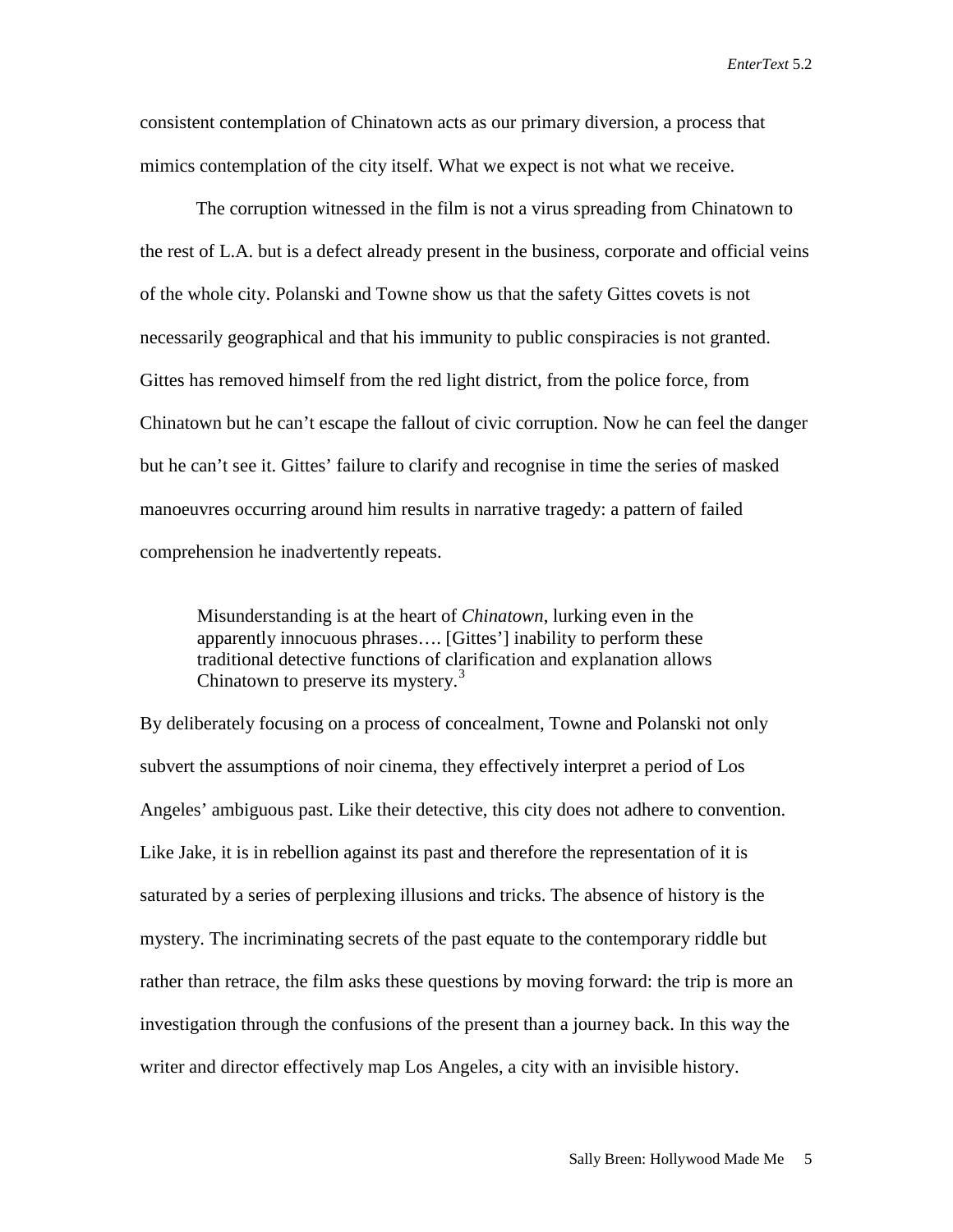I draw on *Chinatown* because it assists in contextualising my own narrative position; it provides an access point to the interpretation of new frontier cities and their methods of cultural production that is otherwise difficult to articulate. Cities like Los Angeles, Las Vegas and Australia's Gold Coast are places where images resonate, where pictures overlap and imitate each other. In this way *Chinatown* offers a valid and useful model of contradictory signification, for it becomes apparent in most analytical literature on Los Angeles that the sense of lack and failure which emerges is infused with a European imaginary. That is, a great deal of analysis is referred through an imaginary whose framework is embedded and striated with hierarchal structures, sedimented history, centrifugal systems of operation, a sense of permanence and a privileging of space that does not apply itself effectively to the new frontier.

Los Angeles is a virtual city, a discontinuous narrative. Its "meaning" cannot be discerned from the fictions it spins but from the gaps that open up between them. This kind of communication occurs not on the page, the postcard or the placard but in the open air. It requires an absence of things in order to move. Like a satellite dish it faces out, to the sky and preferably to the sun, receiving messages that simultaneously travel through and bounce off matter. It engages with the type of transmissions that one cannot see. In a city like this no monument can ever compete with the unlimited access the imaginary provides. There is no boundary—the recall extends to a vanishing point where what is supposed to be remembered is already forgotten. Without grounding, these images continue to proliferate:

There would be about a hundred teenagers dancing in front of a huge screen on which the videos were played; the images dwarfing the teenagers and I would recognise people whom I had seen at clubs, dancing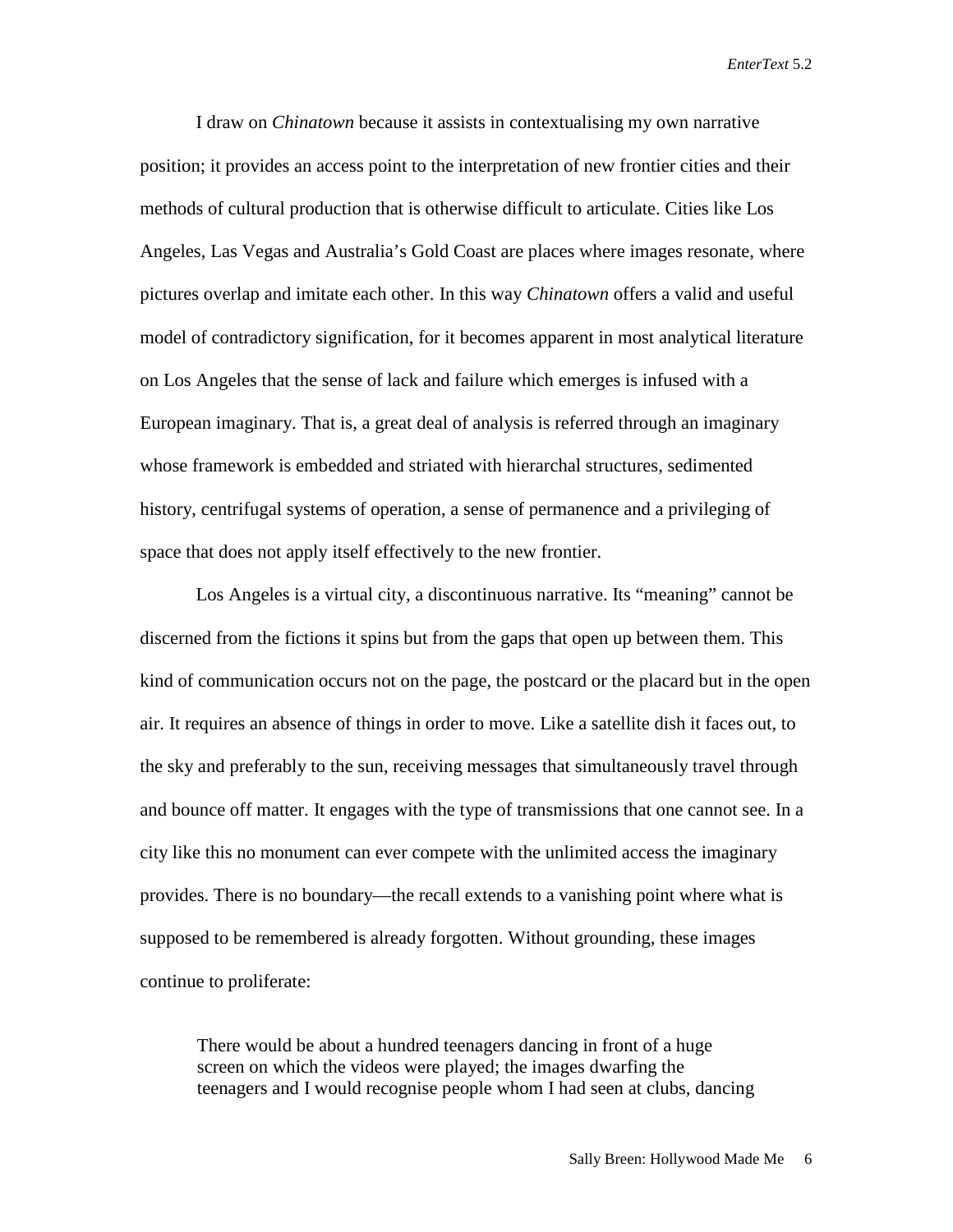on the show, smiling for the cameras, and then turning and looking up to the lighted, monolithic screen that was flashing the images at them. Some of them would mouth the words to the song that was being played. But I'd concentrate on the teenagers who had forgotten them; the teenagers who maybe never knew them.<sup>[4](#page-22-3)</sup>

Such images form the variances of my own cinematic recall, from the atmospheric, to the specific, and the sublime. Edward Norton kicking a black man's skull into the kerb in *American History X*. Robert Downey Jnr. slumped against a sculpture wall, reflecting a blue pool in *Less Than Zero*, the camera panning in slow motion across the perfectly still water to his face. Steve Martin talking to a road sign. The acid rain in *Blade Runner*. The anti-urban flight of Los Angeles skateboarders in *Dogtown And Z Boys. Colours* and its gang warfare—the world reduced to blue and red. Death's face on *Mulholland Drive,* and the "white male panic"<sup>[5](#page-22-4)</sup> of pre-colour noir. And then there are those long-line streets dotted at precise intervals with one hundred and twenty-nine different species of palm tree; all of it hyperreal, and all of it in my head; an audiovisual junkyard of inherited memories and inscriptions out of which I can only build a replica of Los Angeles, an amorphous shell. To expect these images not to lie would equate to trusting my own sick eye:

If according to Kafka cinema means pulling a uniform over your eyes then television means pulling on a straitjacket, stepping up an eye training regime that leads to eye disease, just as the acoustic intensity of the walkman leads to irreversible lesions in the inner ear.<sup>[6](#page-22-5)</sup>

## **Writing the City**

A cab ride in Los Angeles will take you through spaces that have more life on the screen than they do off it. There is where this film was shot. That is where this actor was. This is what "they" made here. On and on as you alternate between the only states that matter in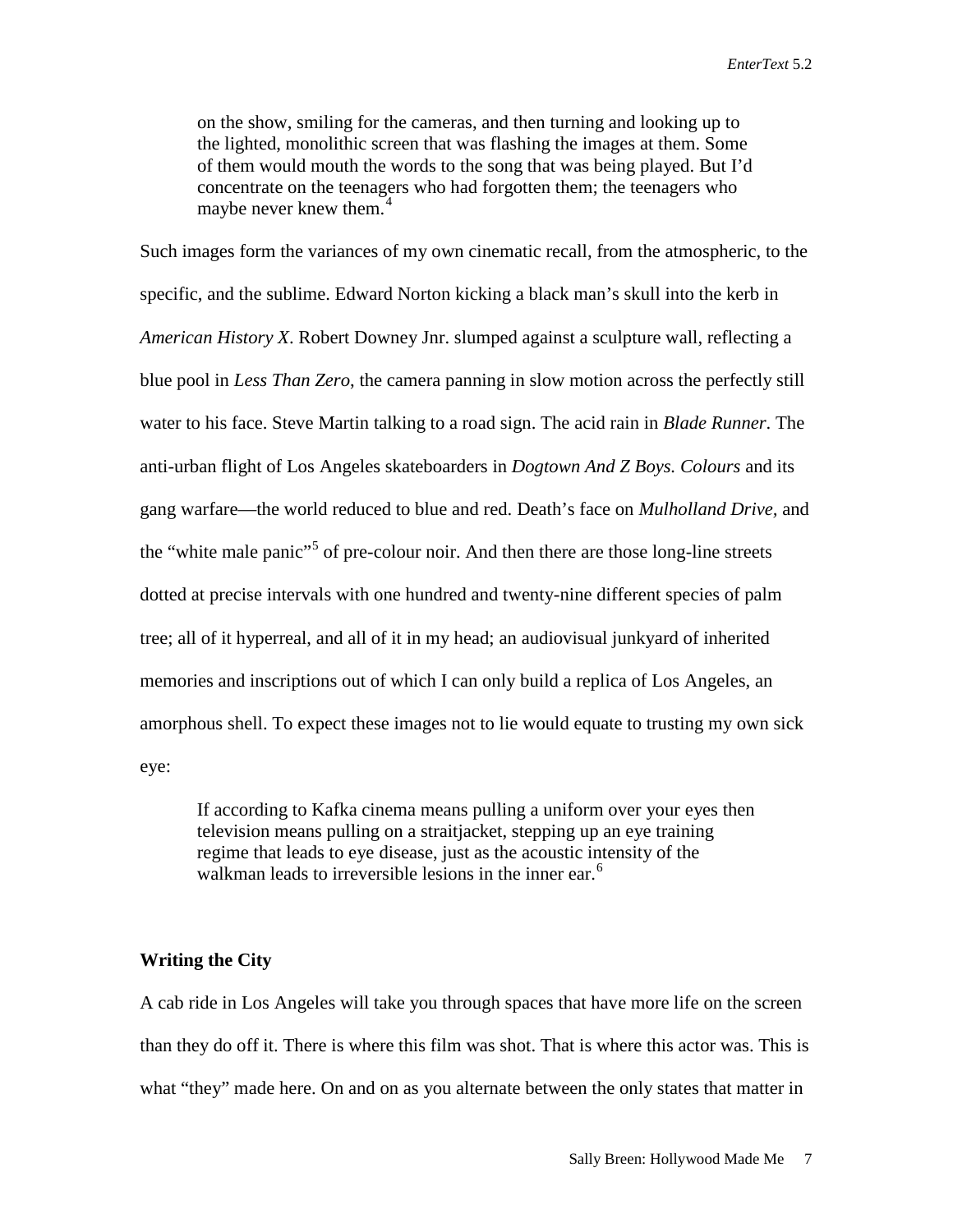this city, speed and gridlock. And before you know it you have already passed by the scene you are trying to re-imagine. There was the week, the person, the moment that wasn't. The space of Los Angeles is like high-grade slate—the only thing it captures and reflects is light; everything else slides away. This evasive sense of identity and placement is reflected succinctly in literary representations of Los Angeles. Californian essayist and novelist Joan Didion is revered for her "studiously anti-climactic and fragmented fiction" and for her ability to render "uneasy," "self-conscious" and "remote" female protagonists who all display large degrees of "passive detachment."

The anxious narrators of her disjointedly elliptical novels are always interrupting, challenging, undercutting themselves. By fits and starts: that is how they write, a stylised stuttering that has become Didion's trademark delivery. That is also how her characters live. The Didion protagonist is a woman adrift in history, her own and America's.<sup>[8](#page-22-7)</sup>

The remote position of principal narrators in Didion's work is also prevalent in the majority of fiction written in and about California. It is a position that both contradicts and confirms popular notions of the territory as a site of cultural excess and confusion, for while these characters appear loose, indiscriminate and fragmented they often display acute levels of external awareness—a characteristic not often recognised immediately as geographically attributable alienation. Theirs is not an introspective intelligence nor do they indulge often in extravagant emotional display, rather the narrative characters reveal unhinged but controlled temperaments concerned with the outside, with a reserved capacity for mute reflection. Like Didion, many other Californian writers have been, "expert at coolness, numbness in hot climates'."[9](#page-22-8) In the memoir *Where I Was From,* Didion is startled by the "pragmatic" detachment of the voices of her own family and their contemporaries in the crossing accounts, diaries and oral histories which describe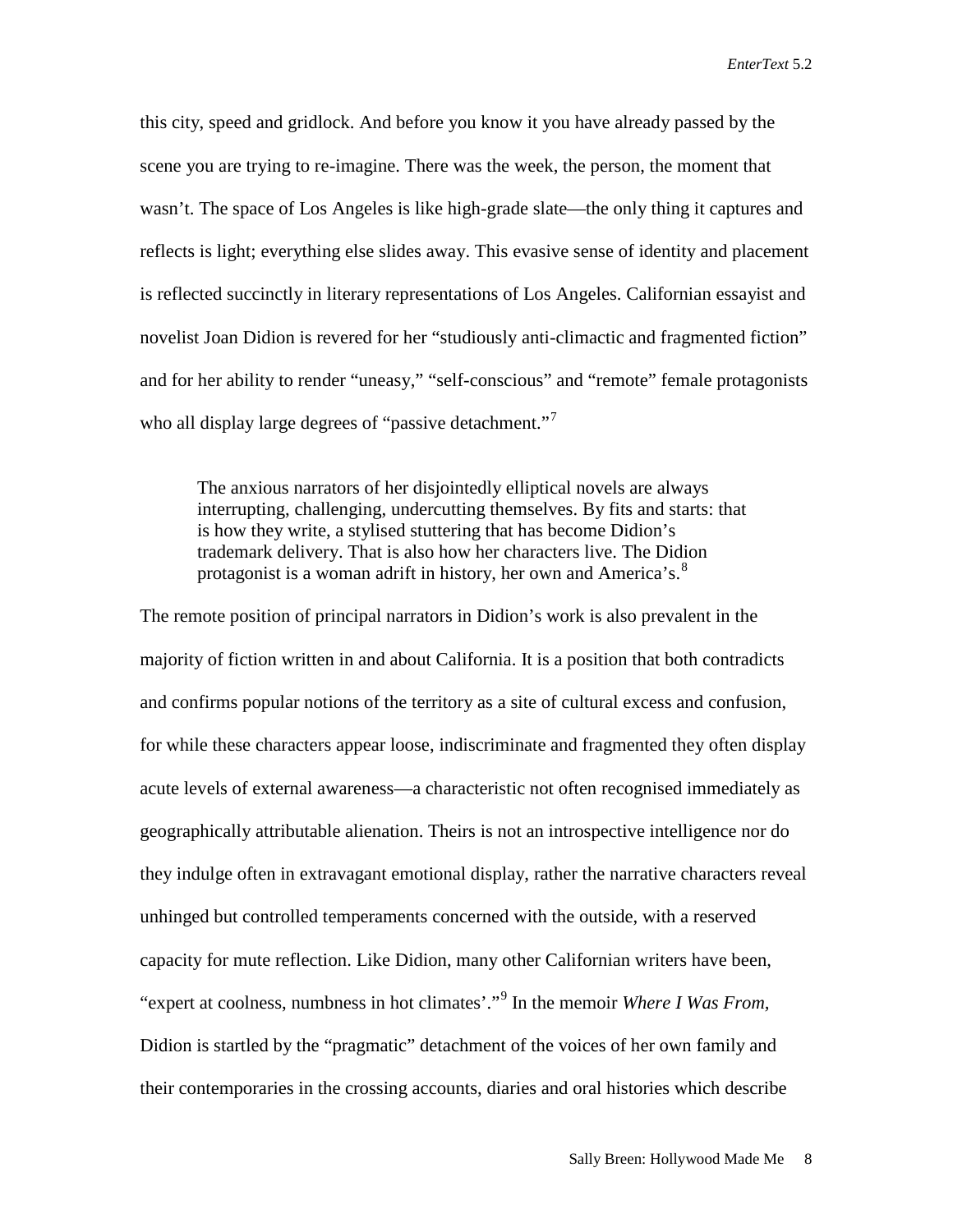the harsh immigrant journeys to California across the unforgiving territories of the western frontier. These were people "given to breaking clean with everything and everyone they knew,"<sup>[10](#page-22-9)</sup> who sometimes suffered and lost irrevocably in their quest to arrive:

The past could be jettisoned, children buried and parents left behind, but seeds got carried. They were women, these women in my family, without much time for second thoughts, without much inclination toward equivocation, and later when there was time or inclination, there developed a tendency, which I came to see as endemic, toward slight or major derangements, apparently eccentric pronouncements, opaque bewilderment and moves to places not quite on schedule.<sup>[11](#page-22-10)</sup>

Migratory quests and odysseys of faith, where other people's children were left for dead, where people survived on the cut throat of a deer, or froze to death in the Sierra Nevada Mountains, had infused the women in Didion's family with a resistance towards hesitation as well as imbued California with a peculiar tradition of heroic embellishment and a characteristic narrative position that tended towards the mythological. The reserved and distant points of view so prevalent in Californian literature resonate with a dark luminescence and a barely concealed sense of imminent danger that are as much a reflection of a contemporary sense of displacement and alienation as they are an attempt to capture the brutality and heroism of its fabled frontier past. In *Where I Was From* Didion questions the "artlessness" of the crossing story: "There survives in their repetition a problematic elision or inflation, a narrative flaw, a problem with point of view: the actual observer, or camera eve is often hard to locate."<sup>[12](#page-22-11)</sup> Of one such account she asks,

Who witnessed this moment of departure? Was the camera on Josephus Cornwell's mother, following her son with the last look? Or on the son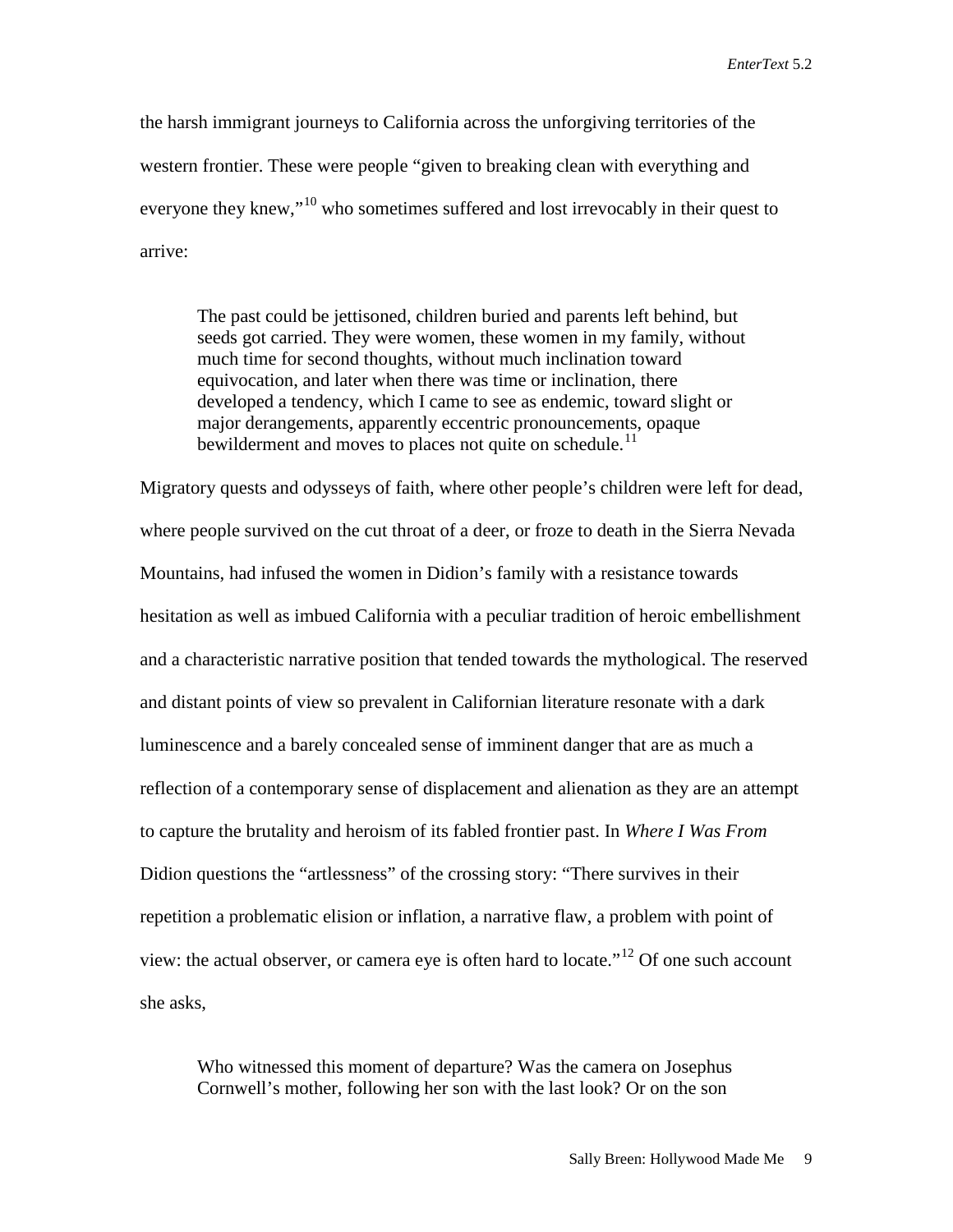himself, glancing back as he vanishes from sight? The gravity of this decisive break demands narrative, conflicting details must be resolved, reworked into a plausible whole.<sup>[13](#page-22-12)</sup>

Curiously this is not a demand Didion makes of her own creative work, nor is it a defining trait of much Californian fiction. The problematics of the omniscient narrative and the displaced witness continue to define the Californian narrative position, even when, as it is in Didion's case, the story is delivered in the first person. Ruptures, confusions, second-hand accounts, secrets, mysteries and diversions saturate California's cultural landscape to the point where narrators, however they are drawn, are meant to be brought into question and distrusted. In the following extract from *American Tabloid*, James Ellroy shifts and distorts the "camera eye" without actually changing the point of view. The reader is drawn into one position and is just as quickly relocated to somewhere else. We are not sure at times whether we share the view of the main protagonist or remain solely in the viewfinder of the omniscient narrator—the narrative voice shifts from a beat not unlike relentless television to a slower tempo which gives the impression that Ellroy is backing up favourably against the inside of one of his character's heads. This level of paranoid narrative distortion means that we are never really convinced of who is speaking or who is actually watching who:

He always shot up by TV light. Some spics waved guns. The head spic plucked bugs from his beard and fomented. Black and white footage: CBS geeks in jungle fatigues. A newsman said, Cuba, bad juju-Fidel Castro's rebels vs. Fulgecio Batista's standing army. Howard Hughes found a vein and mainlined codeine. Pete watched on the sly—Hughes left his bedroom door ajar. The dope hit home. Big Howard went slack faced. Room service carts clattered outside. Hughes wiped off his spike and flipped channels. The "Howdy Doody" show replaced the news—standard Beverley Hills hotel business. Pete walked out onto the patio—poll view, a good bird-dog spot. Crappy weather today; no starlet types in bikinis. He checked his watch, antsv.<sup>1</sup>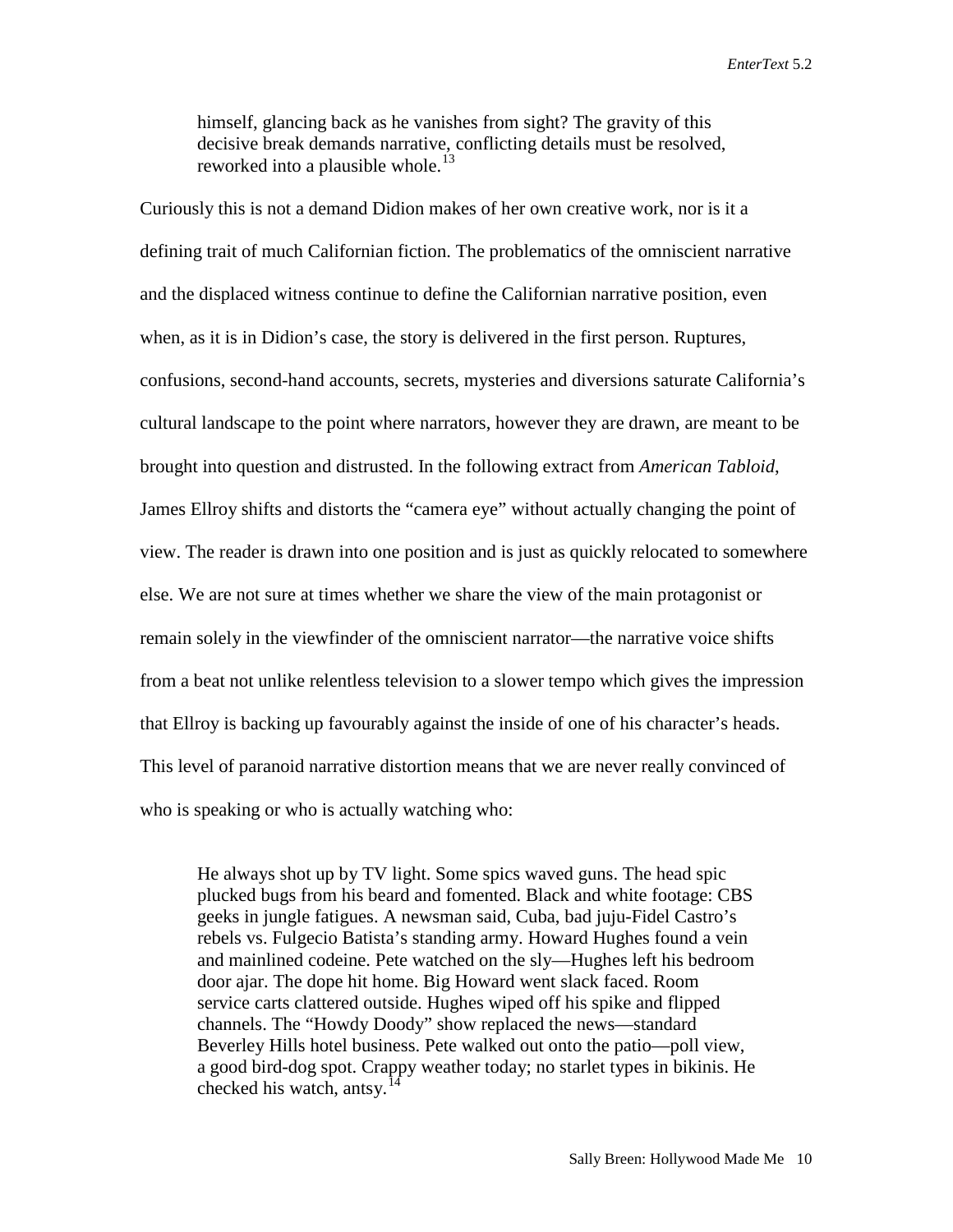The fragmented perspectives shared by Didion, Ellis and Ellroy are the extreme reactions and manifestations of the frontier experience no longer with anywhere else to go. It finally ruptures here, at the edge of the country and turns back on itself, annihilating but at the same time offering a distance that separates the protagonist from the agonies and corruptions s/he perceives.

In this way the position of the "native" Californian is as inflated and elevated as Didion claims it always has been. For the frontier generations of the American West, ideological possession of California was something that had to be earned. It was a test of initiation Didion often experienced as a randomly attributable "Code of the West."<sup>[15](#page-22-14)</sup>

New people, we were given to understand, remained ignorant of our special history, insensible to the hardships endured to make it, blind not only to the dangers the place still presented but to the shared responsibilities its continued habitation demanded… but the ambiguity was this: new people were making California rich.<sup>[16](#page-22-15)</sup>

This pervasive notion of an elusive but "real" or "native" Californian underwrites the remove of California's literary characters. These are voices that speak from the inside of a culture seen to be inhabited by strangers, impostors, aberrations and amoral events. Often the protagonist hovers at the edge of apparent horrors not quite participating but not quite looking away:

When we get to Rip's apartment on Wilshire, he leads us to the bedroom. There's a naked girl, really young and pretty, lying on the mattress. Her legs are spread and tied to the bedposts and her arms are tied above her head. Her cunt is all rashed and looks dry and I can see that it's been shaved. She keeps moaning and murmuring words and moving her head from side to side, her eyes half closed…Spin kneels by the bed and picks up a syringe and whispers something into her ear. The girl doesn't open her eyes. Spin digs the syringe into her arm. I just stare. Trent says,  $\cdot$ Wow.<sup>[17](#page-22-16)</sup>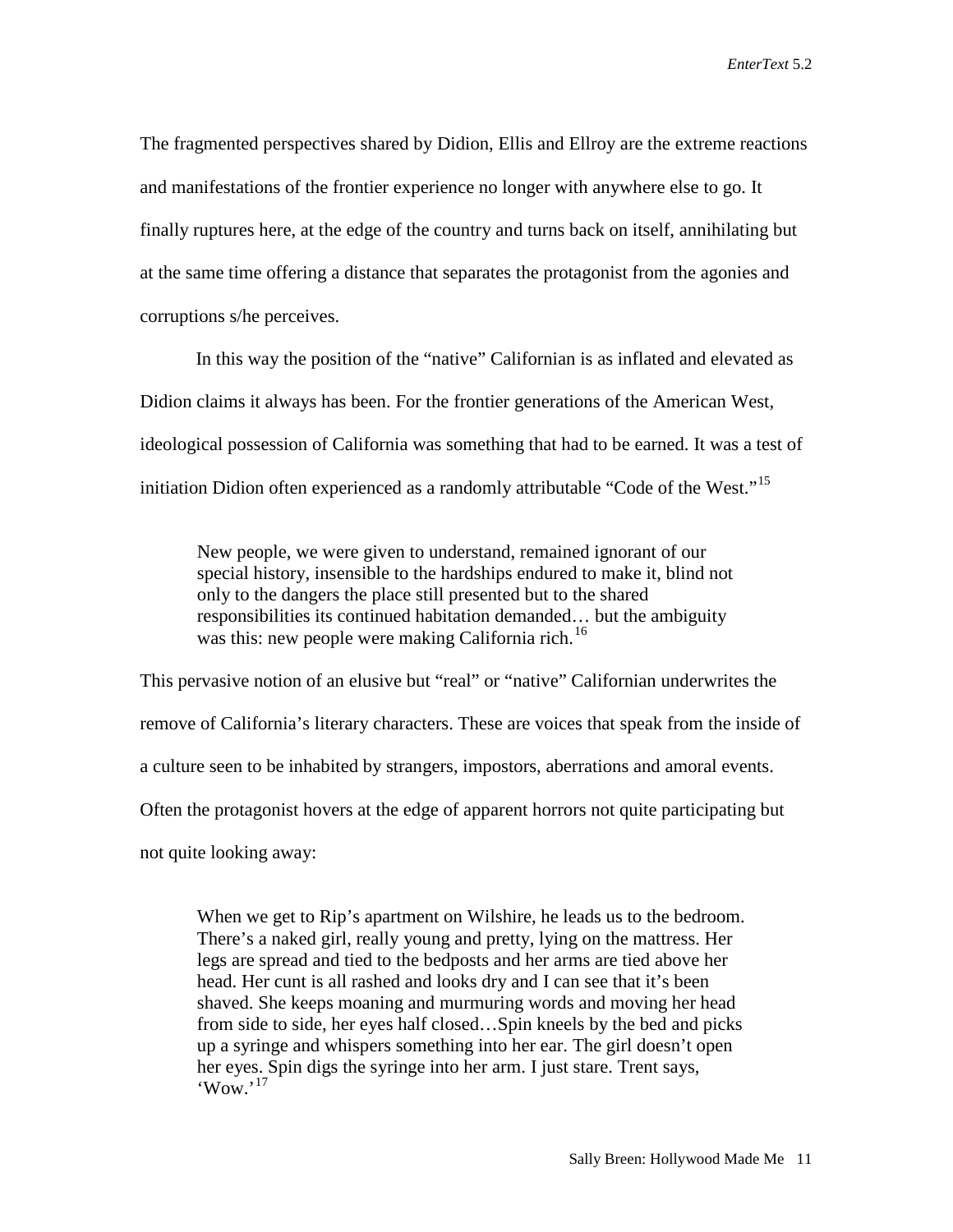Characters such as Blaire in Ellis's *Less Than Zero* coast through the city barely raising an eyebrow or a pulse; acting as if the world owes them a future while remaining simultaneously incapable of deciding what that future may be; because, as the narrative paradoxically reveals, often their fate has already been decided for them.

This pervasive combination of passive intelligence, apathy and fatalism separates these voices from the characters penned by a generation of Californian writers who went before them. Rather than expressing an abhorrent rage at the disintegration of "paradise," the reader is left with an overriding impression that these contemporary characters have thrown their hands up at the end of a long journey and submitted California to the endless onslaught of "new people," to anyone who wants to take a shot. In the case of Huxley, Chandler, Waugh and West, the detachment of the narrator was much more sardonically disengaged and compounded by a marked European influence; both the language and the point of view were inherited and removed to the point of condescension in a way that the complicit protagonists of Ellroy, Ellis and Didion could never be:

Aimee Thanatogenos spoke the tongue of Los Angeles; the sparse furniture of her mind—the objects which barked the intruder's shins—had been acquired at the local high school and University; she presented herself to the world dressed and scented in obedience to the advertisements; brain and body were scarcely distinguishable from the standard product, but the spirit—ah the spirit was something apart; it had to be sought afar; not here in the musky orchards of the Hesperides, but in the mountain air of dawn, in the eagle-haunted passes of Hellas. An umbilical chord of cafés and fruit shops, of ancestral shady businesses to the high places of her race. As she grew up the only language she knew expressed fewer and fewer of her ripening needs; the facts which littered her memory grew less substantial; the figure she saw in the looking-glass seemed less recognizable to herself. Aimee withdrew herself into a lofty and hieratic habitation. Thus it was that the exposure as a liar and a cheat of the man she loved and to whom she was bound by the tenderest vows,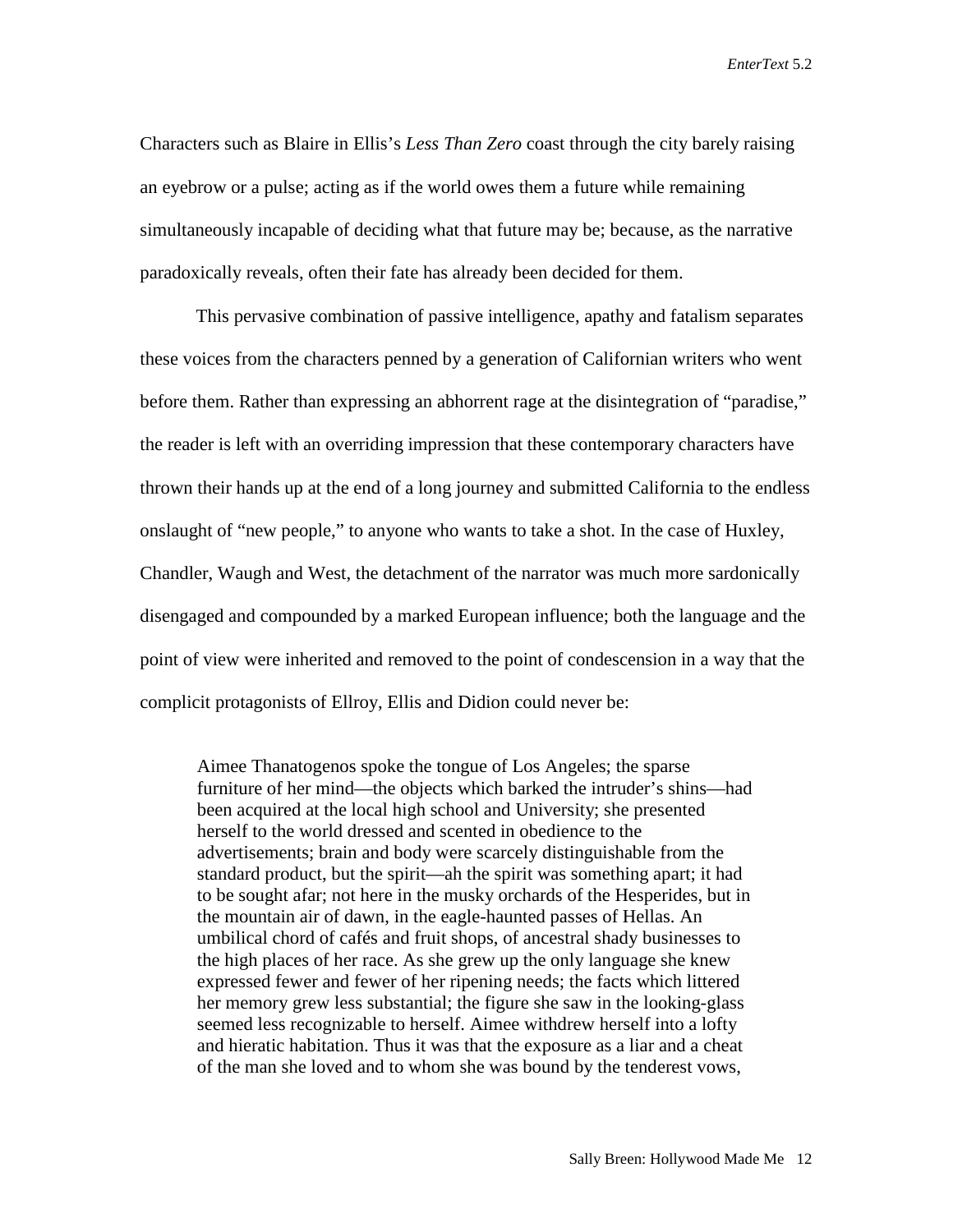affected only part of her. Her heart was broken perhaps but it was a small inexpensive organ of local manufacture.<sup>[18](#page-22-17)</sup>

The observational device Waugh utilises here not only allows the narrator to keep his distance, it also allows him a position from which to pass absolute judgment, for the remove of the character is reiterated by the conservative language of permanence, tradition and a sense of history that Waugh has brought with him from Europe to the territory. This is not the language of Los Angeles, nor is it the language of Aimee Thanatogenos, rather it is the language of the critique of both. It is the collision of these contrary sensibilities that gives these imported narratives their intriguing tension. The confusion arises for the narrators when the acute alienation they feel is confounded by the ingénue of Los Angeles, however she is symbolised or fashioned. Their descriptive desire is so repressed, so guiltily formed, that it manifests itself in a twisted wish for the annihilation of their heroines and ultimately, for the city's apocalypse. Take West, for example:

None of them really heard her. They were all too busy watching her smile, laugh, shiver, whisper, grow indignant, cross and uncross her legs, stick out her tongue, widen and narrow her eyes, toss her head so that her platinum splashed against the red plush of the chair back. The strange thing about her gestures and expressions was that they really didn't illustrate what she was saying. They were almost pure. It was as though her body recognised how foolish her words were and tried to excite her hearers into being uncritical. It worked that night; no one even thought of laughing at her. The only move they made was to narrow the circle around her. $19$ 

In the first half of the twentieth century Los Angeles was the perfect setting for European and East Coast artists in exile to project such apocalyptic visions of the future. Caught as they were slumming it in paradise, the stage was set to substantiate Los Angeles as the top-billing star of noir. Writers such as Brecht, Huxley, Waugh and West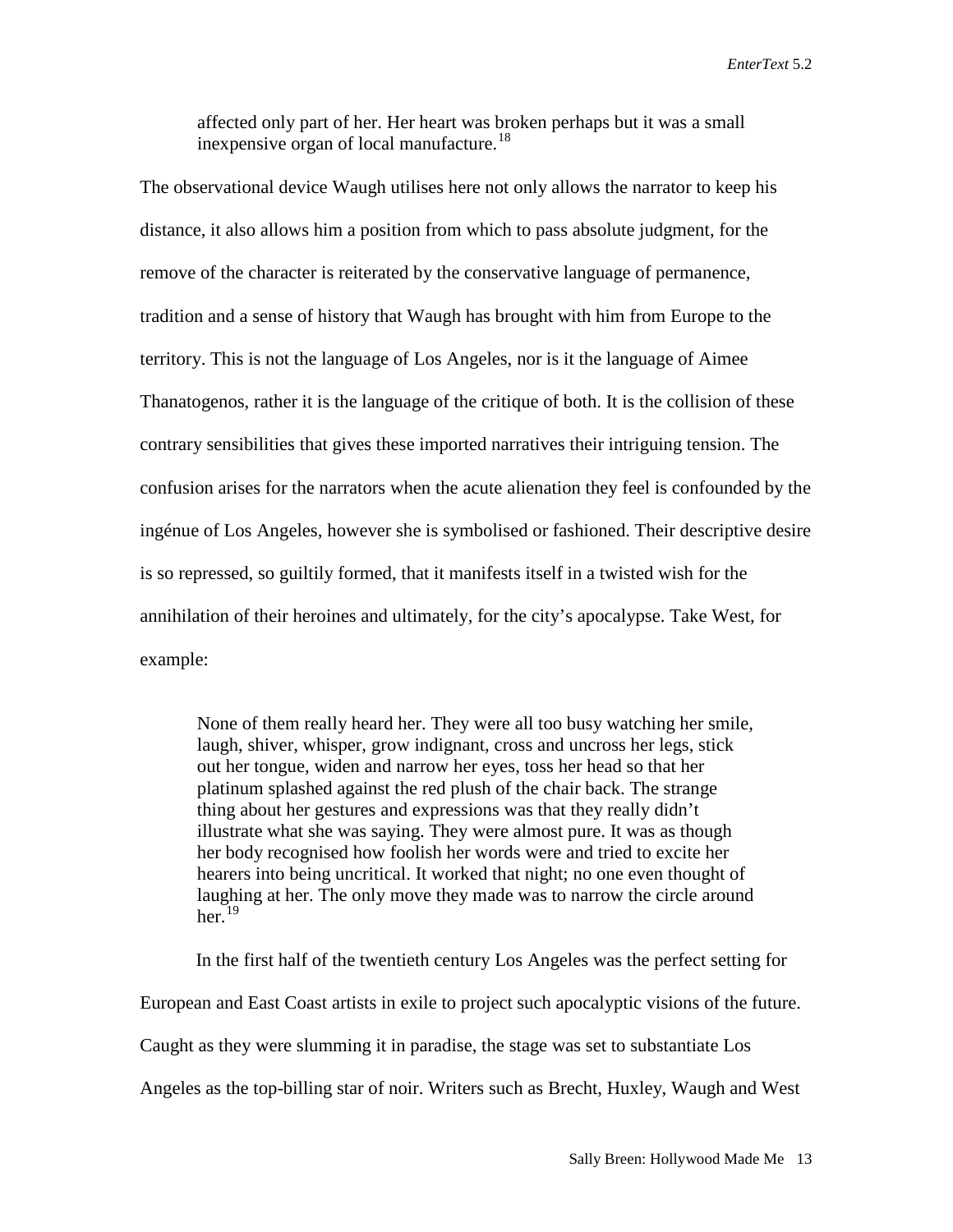holed up in their bungalows in the orange groves and told the world that hell was a movie set full of *femme fatales* who drove you mad until they were avenged:

I would read books like *The Loved One* or *Day of the Locust* or *Ape and Essence* by Aldous Huxley. The point of these books as far as I, a bleached blond teenager growing up in Hollywood, was concerned was that though the authors thought they were so smart—being from England or the East Coast and so well educated and everything—they were suckers for trashy cute girls who looked like goddesses and just wanted to have fun. These men could say what they liked about how stupid and shabby and ridiculous L.A. was, but the minute they stepped off the train, they were lost. All their belief in the morals and tenets of Western civilisation was just a handful of dust. $^{20}$  $^{20}$  $^{20}$ 

As Eve Babitz suggests, the weight of such powerful fictional representations has continued to infuse perceptions of the city and its people, perhaps to the detriment of contemporary writers and filmmakers who see the city altogether differently. The apocalyptic canon that Los Angeles carries on its back tends to override contemporary citations because of its enduring enchantment and success. The harsh and detached point of view—the shadow of noir history—has formed the mainstay of the Californian literary canon. In the wake of the disparaging proclamations of visiting writers in the first half of the twentieth century (especially Waugh, Huxley and West) a noir sensibility was inculcated and developed into a kind of folklore, an underbelly identification the city could not be separated from (particularly in the hands of Hammet and Chandler).

In the latter half of the twentieth century the narrative mood ruptured, unsurprisingly, into despair (with Ellis and Didion) and further into self-destruction. Alongside these commercially celebrated writers, Charles Bukowski emerged as Los Angeles' cult figure of confessional doom. In his prolific catalogue of works (forty-two publications of poetry and prose from 1962 to 1998) the protagonists are not fighting an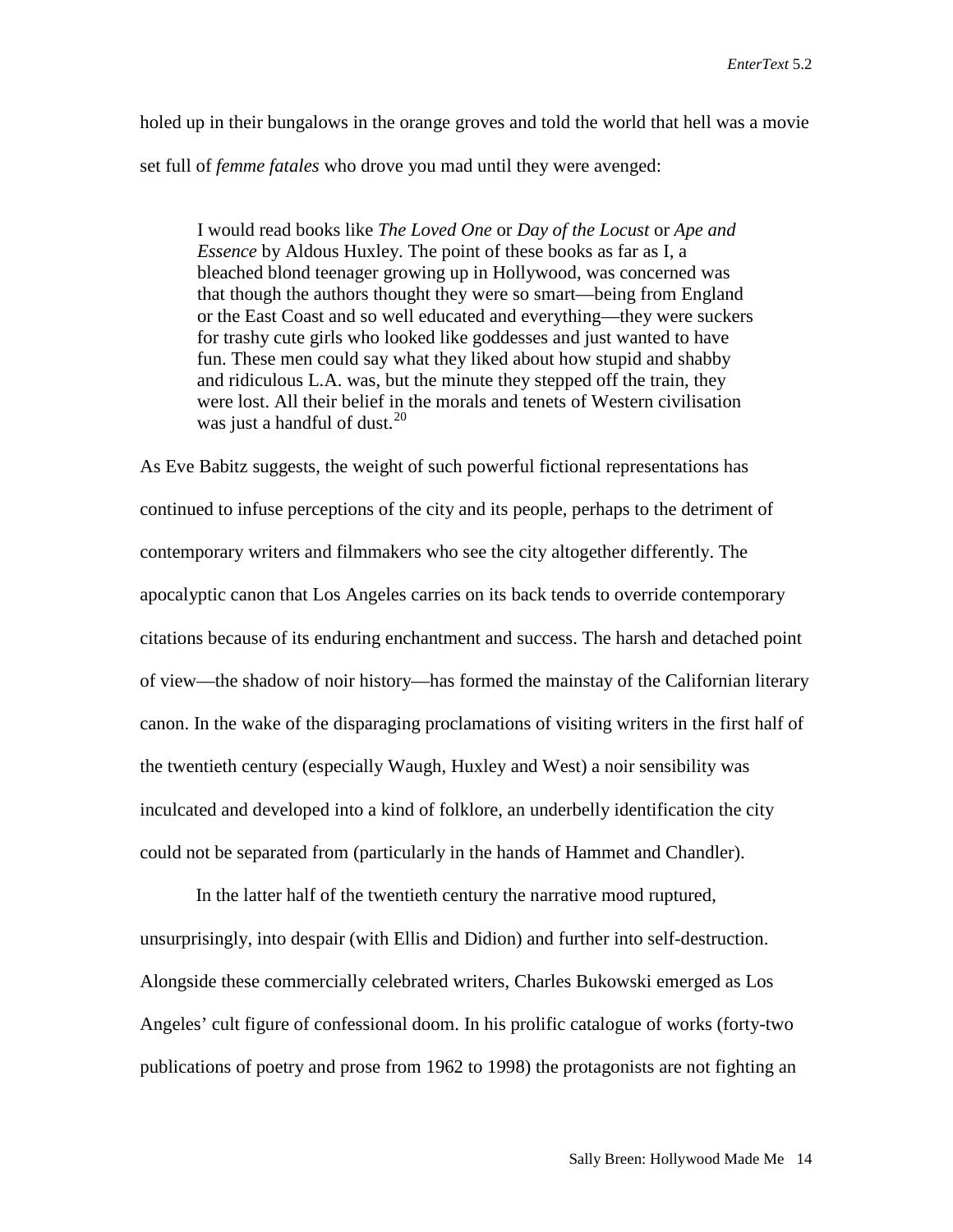urge to surrender to the city or to its temptations—they have already done so—and this devil-may-care admission attracts and speaks to the culture of California held for so long under the pressure of narrative abuse and attack. These are "insiders" hanging by a thread, seeking at all times to unplug themselves from a sense of association with a reviled and fractious system:

I must have been mad. Unshaven. Undershirt full of cigarette holes. My only desire was to have more than one bottle on the dresser. I was not fit for the world and the world was not fit for me and I had found some others like myself, and most of them were women, women most men would never want to be in the same room with, but I adored them, they inspired me, I play-acted, swore, pranced about in my underwear telling them how great I was, but only *I* believed that. They just hollered, "Fuck off! Pour some more booze!" Those ladies from hell, those ladies in hell with me. $^{21}$  $^{21}$  $^{21}$ 

A recent anthology of Los Angeles-based writers heeds the canonical influences of its literary past while encouraging the irruption of difference. The title, *Absolute Disaster: Fiction from Los Angeles*, emerges as more of an effective marketing strategy than an accurate reflection of the content. The editors have attempted to position the works in a familiar apocalyptic vein with sections dedicated to "Disasters in Love," "Disasters in Cars," "Disasters in the Hood" and "Disasters in Spirit Imagination and Thinking," but the tone, style and nuances of the writing begin to unhinge the framing through predictable doomsday rhetoric. "Disaster" is rather a position from which to start: from the end of the world back, these emerging writers retrace human threads through what might have been caricatured or regurgitative noir narratives.

The language operating in *Absolute Disaster* is closely, sometimes cruelly intimate; the "camera" is not outside the head—the view comes at you from the inside. The protagonists often want entry points more than they want exits: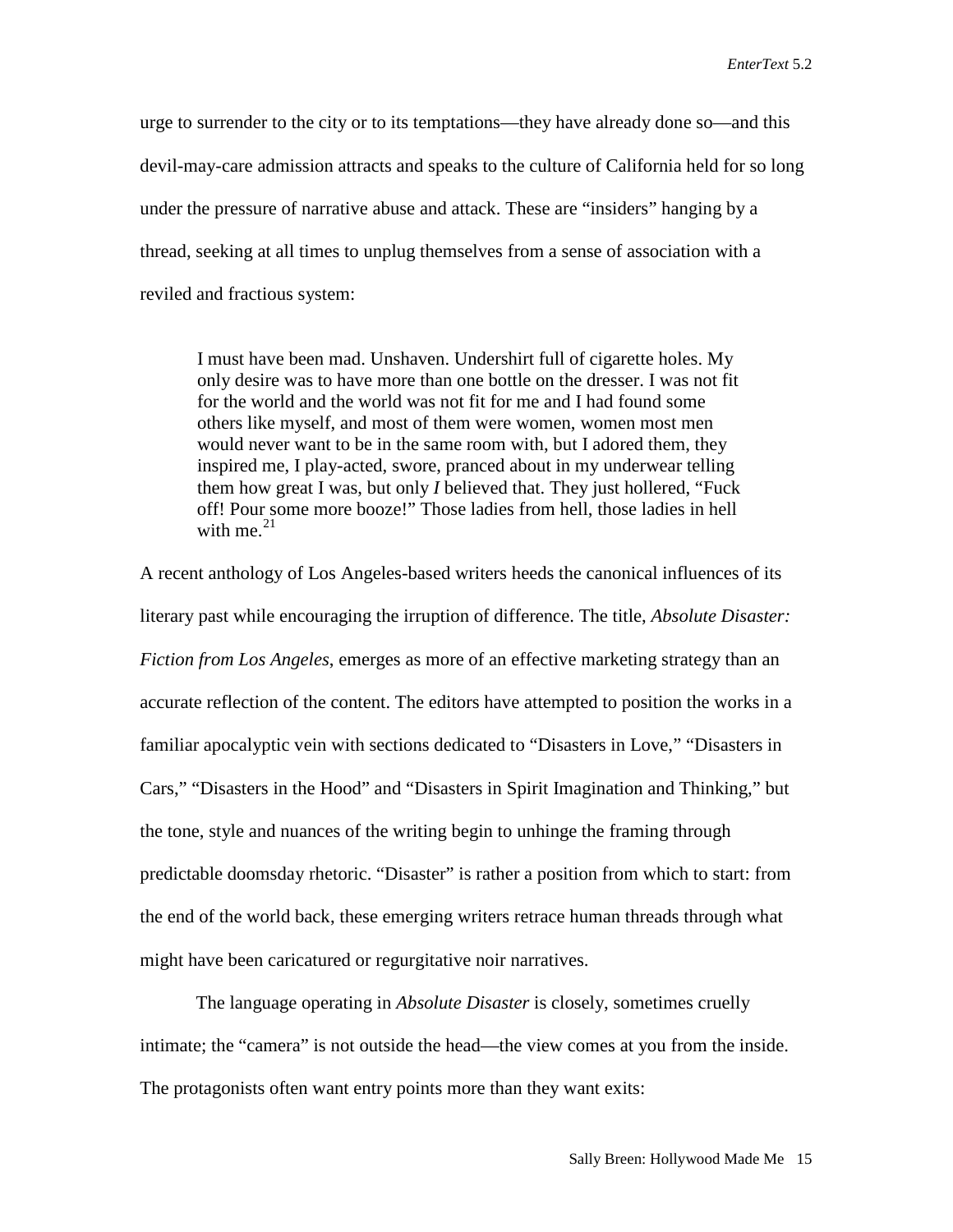Behind him, he could hear Carolyn and his brother shouting and running after him on the pavement, but he kept going, feeling the speed as the skateboard started to rattle beneath him, and he heard dogs barking at the noise behind him, howling, and the whole world seemed to be opening. At the bottom of the hill was a thin film of blue that covered the world. With enough speed he could puncture it and tumble through....<sup>[22](#page-22-21)</sup>

This Californian voice of confusion, at once sharp and oblique, surfaces in its most dystopian form in the filmic landscapes of Los Angeles and Hollywood. The narrative shift from pragmatism into what Didion referred to as an "eccentric" delusion is complicated by David Lynch to great cinematic effect in *Mulholland Drive*. The leading character's interior monologue is manifest as a grand metaphysical delusion: a surreal visual narrative which spirals out of her own reach to a state of being in which nothing, not even her own mortality, is beyond reinterpretation. Lynch directs the characters of *Mulholland Drive* into a kind of possessed oblivion, wet-nursed by the Hollywood machine, a place where he questions the randomness of intersection, and the ownership of dreams:

The notion of Hollywood as the world capital of corrupt, twisted fantasy is hardly new, thanks to Nathaniel West, Raymond Chandler, Roman Polanski and countless others. But in wrestling with that notion, Lynch makes an extraordinary leap to embrace the irrational. Its sheer audacity and the size of its target make the director's earlier eviscerations of idyllic American oases and the rot beneath them seem comparatively petty…. For 'Mulholland Drive' finally has little to do with any single character's love life or professional ambition. The movie is an ever-deepening reflection on the allure of Hollywood and on the multiple role-playing and self-invention that the movie-going experience promises. That same promise of identity loss extends to the star-making process, in which the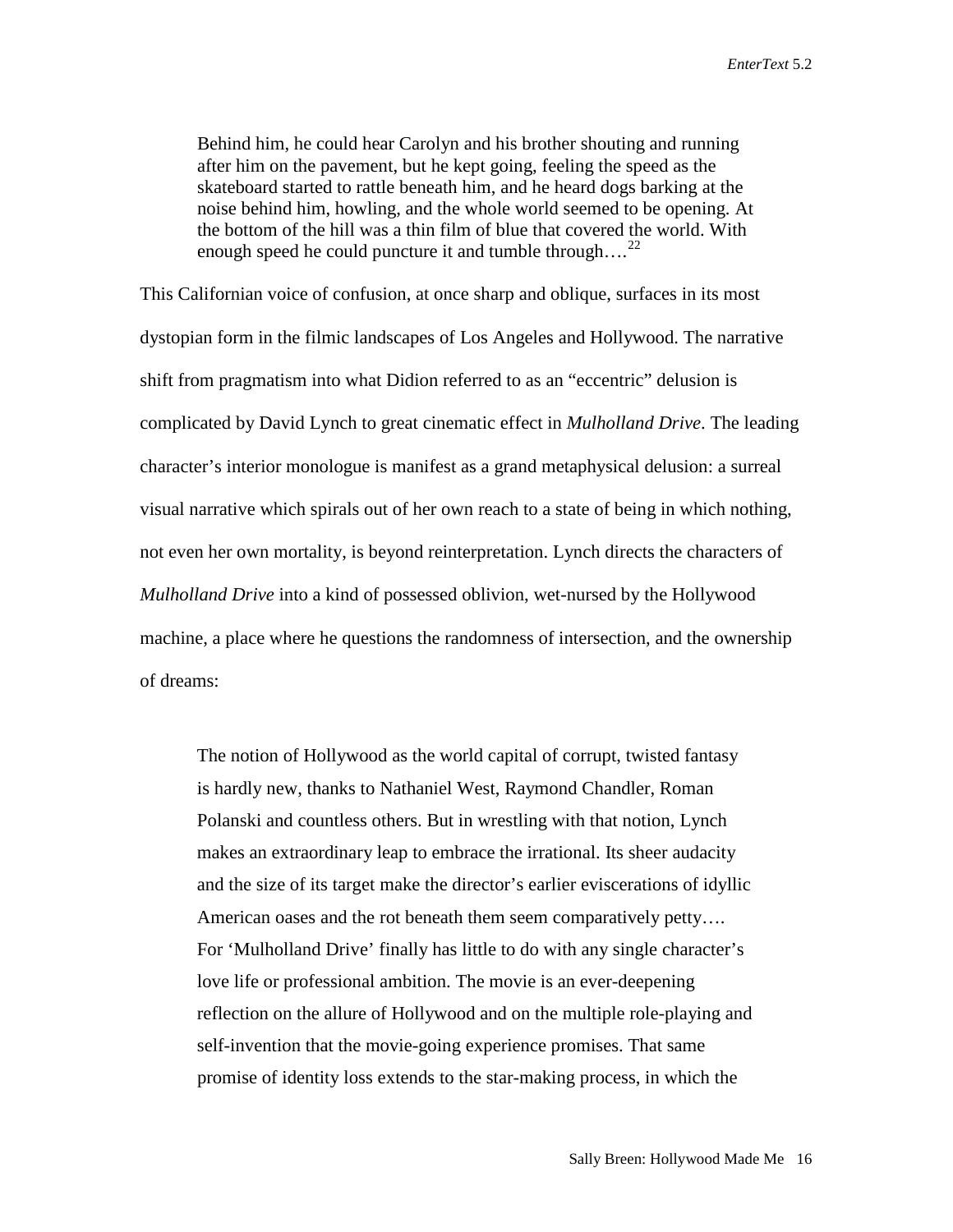star can disappear into other lives and become other people's fantasies. What greater power is there than the power to enter and to program the dream life of the culture?<sup>[23](#page-22-22)</sup>

What emerges from an analysis of the Californian narrative position is a number of distinct and significant movements all of which gravitate back to, and have their thematic roots in, the formative frontier experience: that of the loner, the disconnected individual adrift in a new hostile territory, given up on his/her history and possessed at all costs by the enchantment of an unfounded promise. We have seen the confusion of European writers in exile who revelled in the baroque opulence of their disdain; the coke addled anti-heroes and despairing heroines of Ellis and Didion; the self-destructive shadows of self led into infamy by Bukowski; the jackhammer post-noir of James Ellroy; and the cinematic ruin of Scott, Aaronofsky and Lynch. Theirs are characters who have completely fragmented and surrendered to the seductive tropes of Southern California's desired but elusive mythos.

Where then, post-alienation, post-rebellion, post-apocalypse, can the Californian narrative take us? It is a question that editors Scott Timberg and Dana Gioia are asking in *The Misread City: The New Literary Los Angeles.* This collection of "author profiles, literary journalism, and speculative pieces" attempts to liberate Southern California from its pervading literary history, for though the editors acknowledge it has been a successful legacy, it is one that has left L.A. battered and torn. Timberg and Gioia want to "get at the Los Angeles that came after" the disdain, disintegration and despair, to pierce through the chimera of dark tales that has become the city's literary trademark: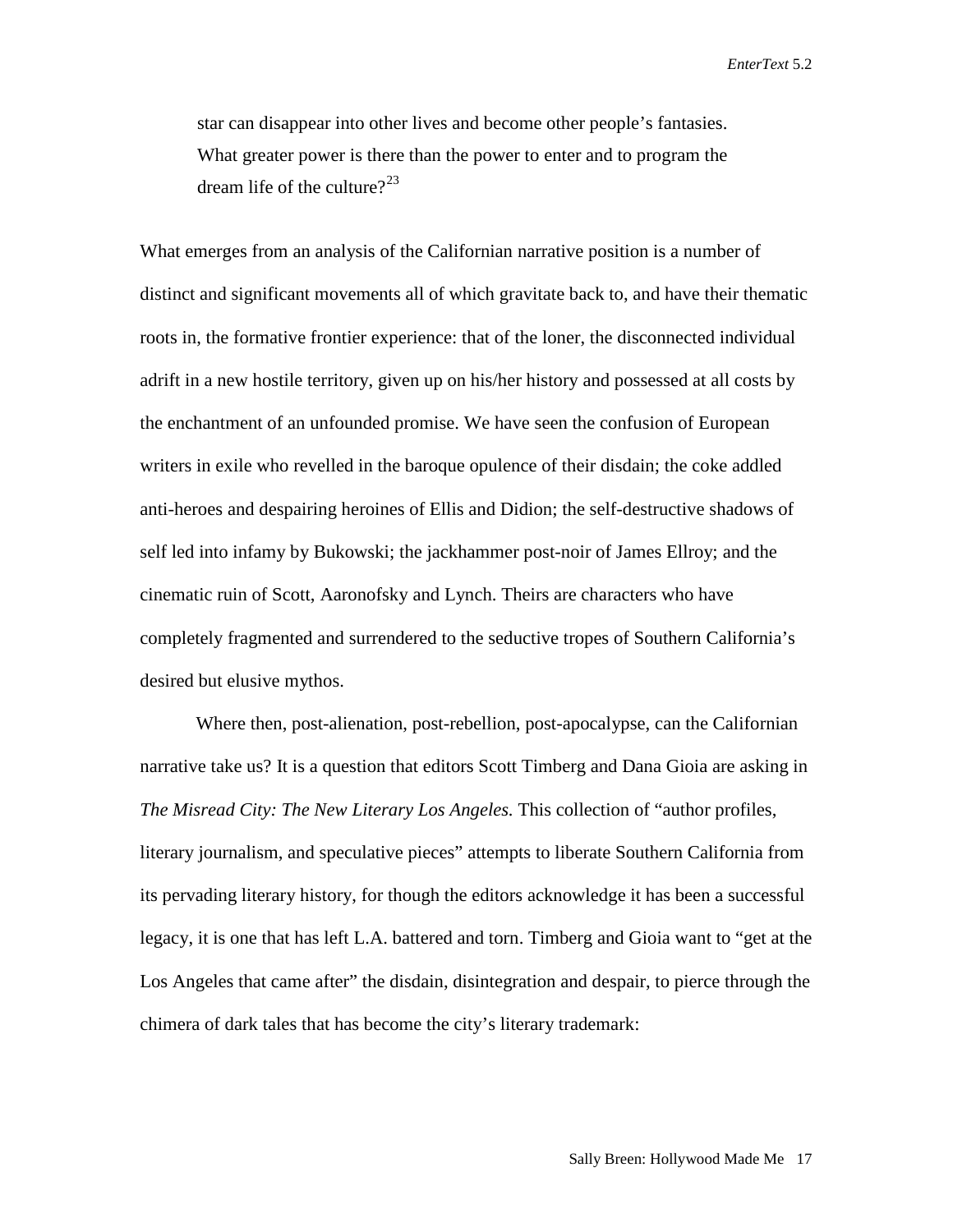Without ignoring the city's rich past, we have tried to focus on the present —living writers active in the final decade of the last century and the first few years of the new one. One guiding conviction is that the literary arts have taken their own shape in Southern California; from its poetry to its pulp fiction, a shape that often baffles its Eastern and British visitors.<sup>[24](#page-22-23)</sup>

Here again, the dichotomy between Los Angeles' success and the invisibility of its contemporary reality surfaces. In a region founded on blind perseverance it is not surprising that some reputations, especially the successful ones, remain difficult to shake. The contributors to *The Misread City* seem to be suggesting that an alternative viewpoint is possible from the inside of the heap. Reading this text, and others like it, one gets the impression that an emergent narrative position is surfacing for Southern California, a point of view in which despair and disdain have settled into a kind of mutual reverence, a recognition of displaced kinship, however perverse, between the territory and its people.

…It is a cycle and I question The urge to deliver, every few years, The baby of oneself whole to a new home. I am so certain I should live alone. But over And over, I have taken the long road to the obvious. I want to call this new way what it is: How I am finding in sand, in dust

Enough for bloom, enough for sustenance.<sup>25</sup>

In this extract from Jenny Factor's poem, "Letter From Headquarters," we can still hear that call—the transitory mentality of the new frontier which has always infected the Californian narrative. Here though, it offers something different, not just a fabled promise or an empty black pot, but a recognition of the reality inherent in perpetual journeys and arrivals, a willingness to call this penchant *as it is*. Illusion and disappointment are not gone, just faced head on, and this more nuanced capacity for self-reflection separates these fresh literary voices from those before them.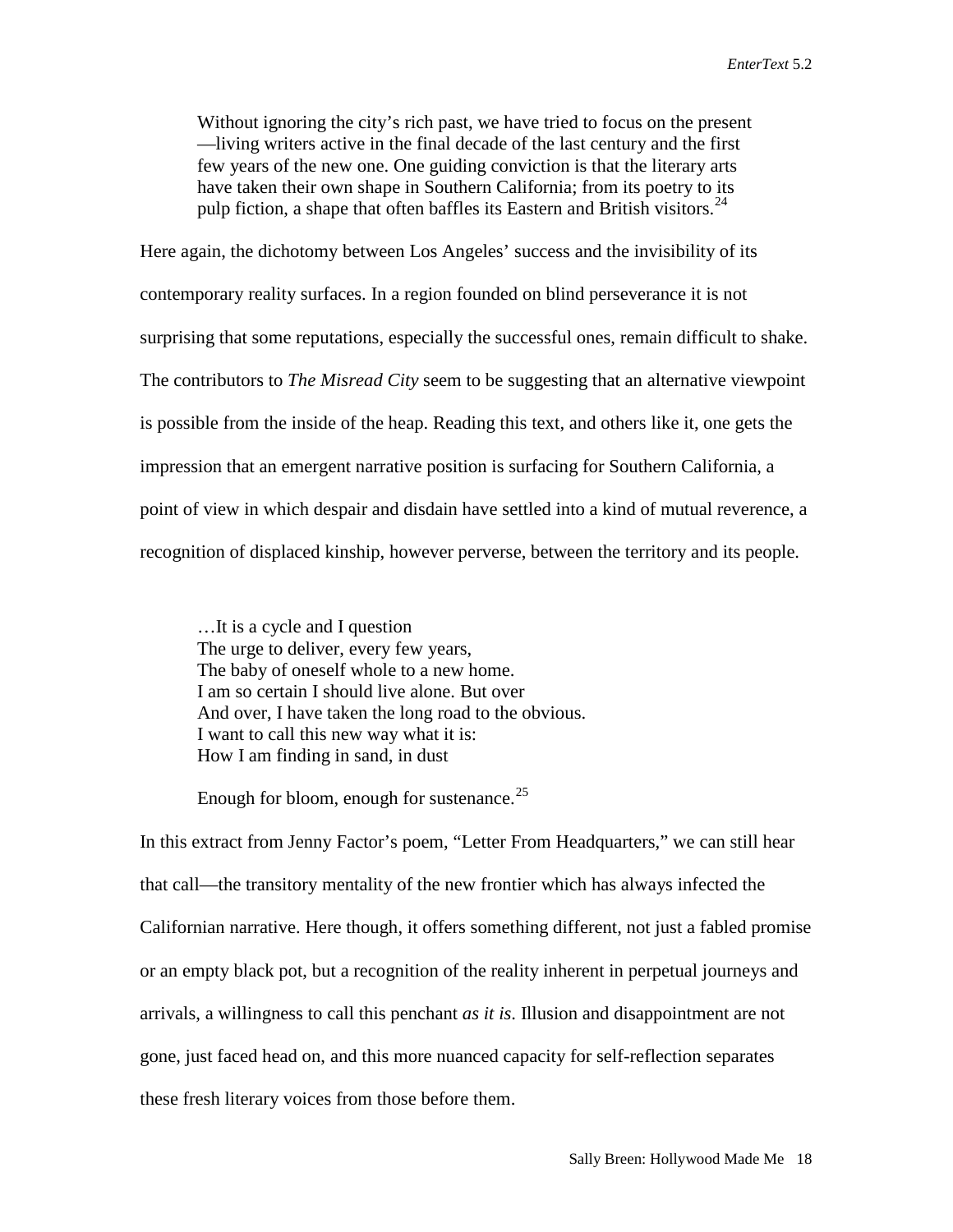In Wanda Coleman's poem, "Prisoners of Los Angeles," the speaker wakes to the sounds of "workbound traffic," to the world "going off," and instead of curling in on herself (as you could imagine some of L.A.'s previous heroines would have) she faces first her own face in the mirror, and then, through the frame of an open window, the reflection of herself that she registers in the panorama of the city:

so this is it, i say to the enigma in the mirror this is your lot/assignment/relegation this is your city

i find my way to the picture window my eyes capture the purple reach of Hollywood's hills the gold eye of sun mounting the east the gray anguished arms of avenue

I will never leave here<sup>[26](#page-22-25)</sup>

Interestingly, Coleman chooses to capitalise the "I" only in the last phrase, lending extra weight and determination to her final declaration, *I will never leave here.* And while the title of the poem suggests that this may not be a choice, in the end it emerges as one. She has seen in the mirror, and in the window, an unmistakeable if somewhat reluctant affinity with her city. These examples and the essays in *The Misread City* suggest that a potential for emotional and spiritual rearrangement is occurring in contemporary Californian narratives. In these more recent fictions the authorial position has dramatically shifted. The protagonists are no longer outside the frame. They are enmeshed in the landscape. The city is inside them. The need for remove and the passing of judgment is no longer applicable. Like the complicit protagonists of Ellis and Ellroy, these characters are not exempt from responsibility but they also seek a kind of personally defined freedom from redemption.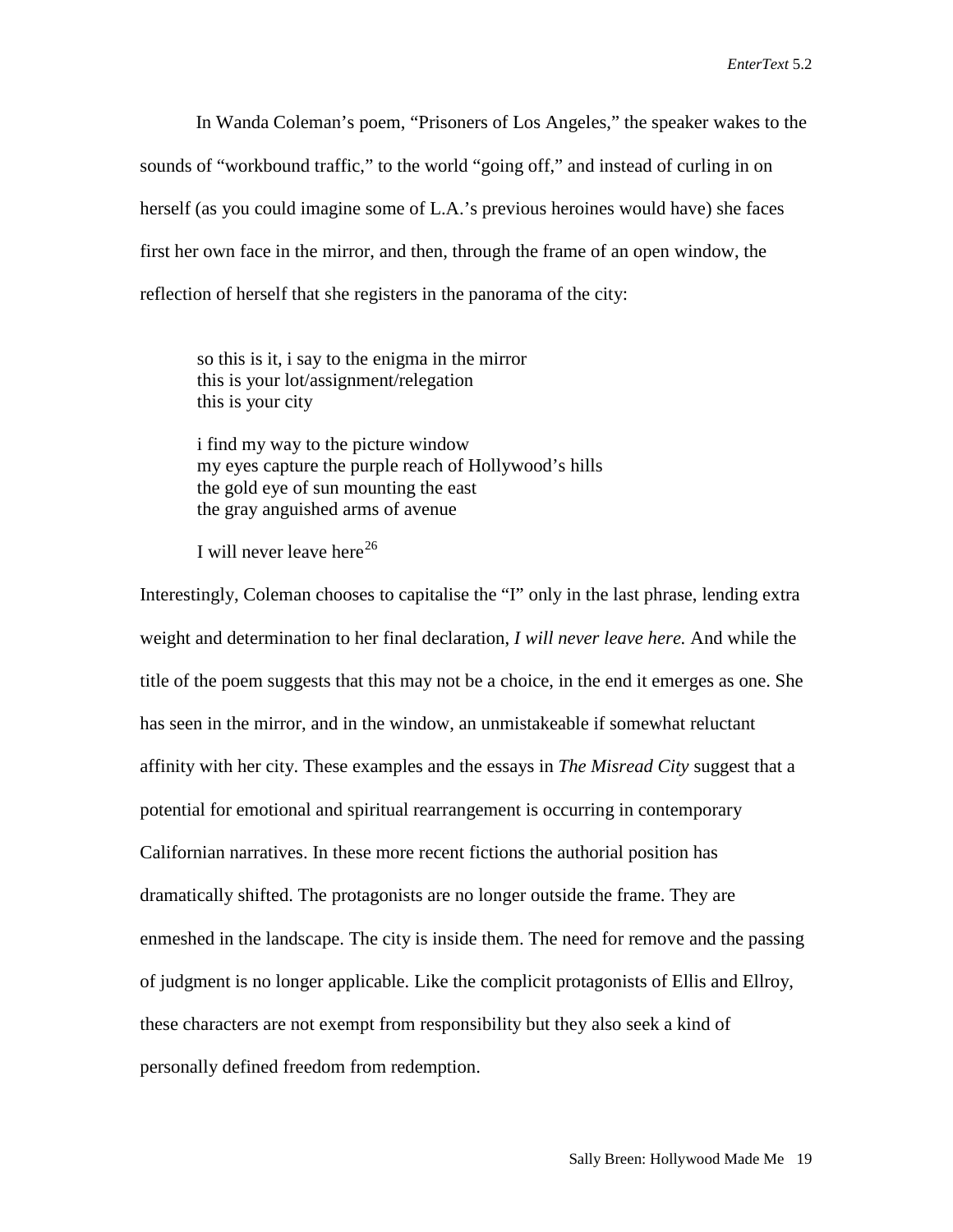In this way the current manifestations of Californian literature remain less useful for the kind of social deconstruction that theorists like Mike Davis<sup>[27](#page-22-26)</sup> employ because they are, more often than not, first-person narratives where the liability of misery, sexual abuse and apocalypse is shared. If we consider how pervasive and how useful the Armageddon depiction of Los Angeles remains as a primary source of its self-perpetuated and external persecution, then the alternative viewpoint of contemporary Californian fiction will struggle to extract itself from invisibility precisely because it offers a way out. The emerging position is informed—it is more mature in that it references the ridicule, the peculiar ambiguities, the popular forces and the whacked templates of Los Angeles' culture but also dares to suggest that they may indeed be unique instigators of resilience, circumnavigation and change. "The pace of endings thus can become the place of beginnings."<sup>[28](#page-22-27)</sup> Such a renewed sense of connected autonomy provides a freeway to possibility which the fatalism of apocalypse denies. It also provides a warning to other *misread* new frontier cultures (such as the Gold Coast and Las Vegas) that certain seeds can only germinate after fire:

As the poets of Los Angeles gradually rescue their city from the mortmain of stereotype and situate it, newly discovered, in our consciousness, we may find it as familiar, and as strange, as our own transfigured neighbourhoods.<sup>[29](#page-22-28)</sup>

As the primary instigator of the new frontier, Los Angeles has both enjoyed and suffered a persistent tension between the projected ideal of itself and its convergent reality. It has, in no uncertain terms, written itself off in order to find itself. Is it possible then (and to borrow from *Bladerunner*) for its *replicated* cities—its outreach *colonies,* such as the Gold Coast and Las Vegas—to accelerate this process of self-identification? Could these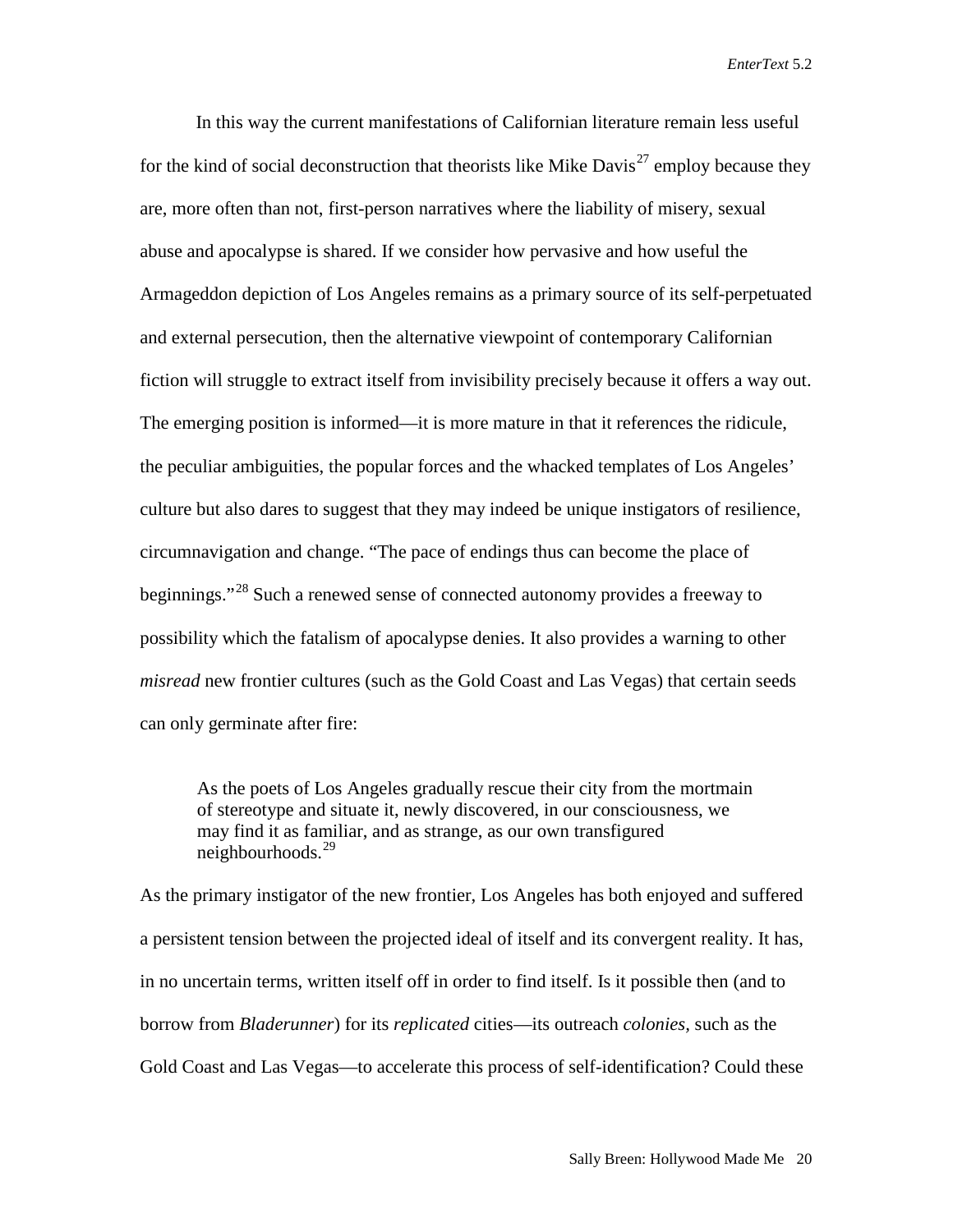cities and others like them, which have imitated the grand narratives and ceremonies of Los Angeles' dreams, circumvent its disasters? As derivative territories they are in the unique position of being able to see where they are headed.

### **Picturing the City**

When we visualise a city we often recall and reflect on monuments or icons that signify municipal identity or form a frame for its placement in the world. If the reflections are not personal then they are usually associated with the trade fair of public imagery. Even if we have not visited a city we can imagine its iconography: all cities are remembered, visualised and sold on images of monumentality. At the mention of a city's name a score of persistent images flash in our minds. We see these architectural monuments, effortlessly. The Eiffel Tower, the Empire State Building, St. Paul's Cathedral, *L'Arc de Triomphe*, are manifested realities but they are also virtual, digital, transferable municipal signs, which traverse the earth and bounce back from space as images. As pictures. Such sites are known and recognised by millions without ever being "seen" in their locations. Their power is not limited by their three dimensional reach. What we recognise in the process of general association is not the place, the icon or the building, but its surface. What we remember about these monuments does not require physical experience. What we remember is the impact of their transference.

As the consumption of images augments, it follows that all cities, not just those constructed in the late nineteenth and twentieth centuries, will be affected by the predominance of imaginary access. The new frontier city emerges then as a marker for future developments because it has never sought to separate the actual and the visualised.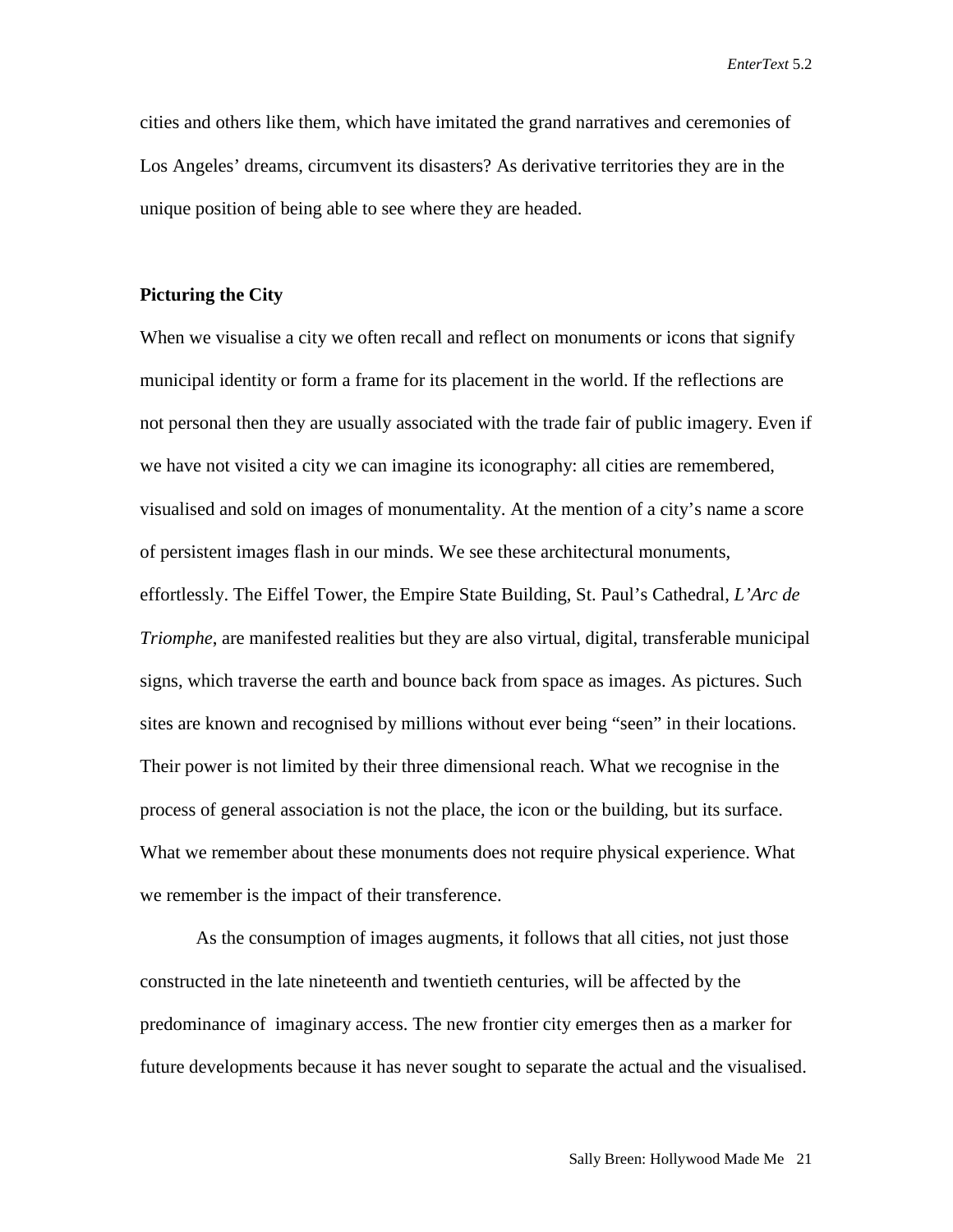The desire to revert to a particular concrete reality is removed from the equation. Living and remembering in the new frontier do not necessitate recognition of the original experience, for simulation will generally carry with it new forms of usage. In cities like Las Vegas, for example, the reconstitution of wonder replaces the desire for the original with the desire for sensorial convergence. In the new frontier, recall is dominated almost entirely by free-floating images that have no connection to the spaces they represent but are images for the sake only of other images. There is no track back to the site itself. "When John Wayne rode through my childhood, and perhaps through yours, he determined forever the shape of certain of our dreams."<sup>[30](#page-22-29)</sup>

In cities like Las Vegas, Los Angeles and the Gold Coast, celluloid images are not just consumed, they are mimicked, reflected and reproduced. From a flat screen, from a shallow surface, new frontier cities construct an identity based on replications; from an already compressed notion of culture they reproduce and produce their own culture. It follows then, that a confusion of the effects of this process can lead to misinterpretation; that reading these derivative cultures at the surface level results in the idea that they are merely weak substitutions. The weakening, eradication and ultimate absence of the original, of the real is posited by Baudrillard in *Simulacra and Simulation* as a symptom of what he refers to as the four phases of the image: reflection, perversion, masking of absence, and finally total absence which results in pure simulacrum.<sup>[31](#page-22-30)</sup> He suggests that the culture industry deliberately collapses structural boundaries thus inviting sensorial overload and consequent mass apathy.<sup>[32](#page-22-31)</sup> What a more nuanced reading suggests, however, is that an absence of a concrete reality (or the original subject otherwise captured by the image) can also be a liberation—an opportunity for new frontier cultures